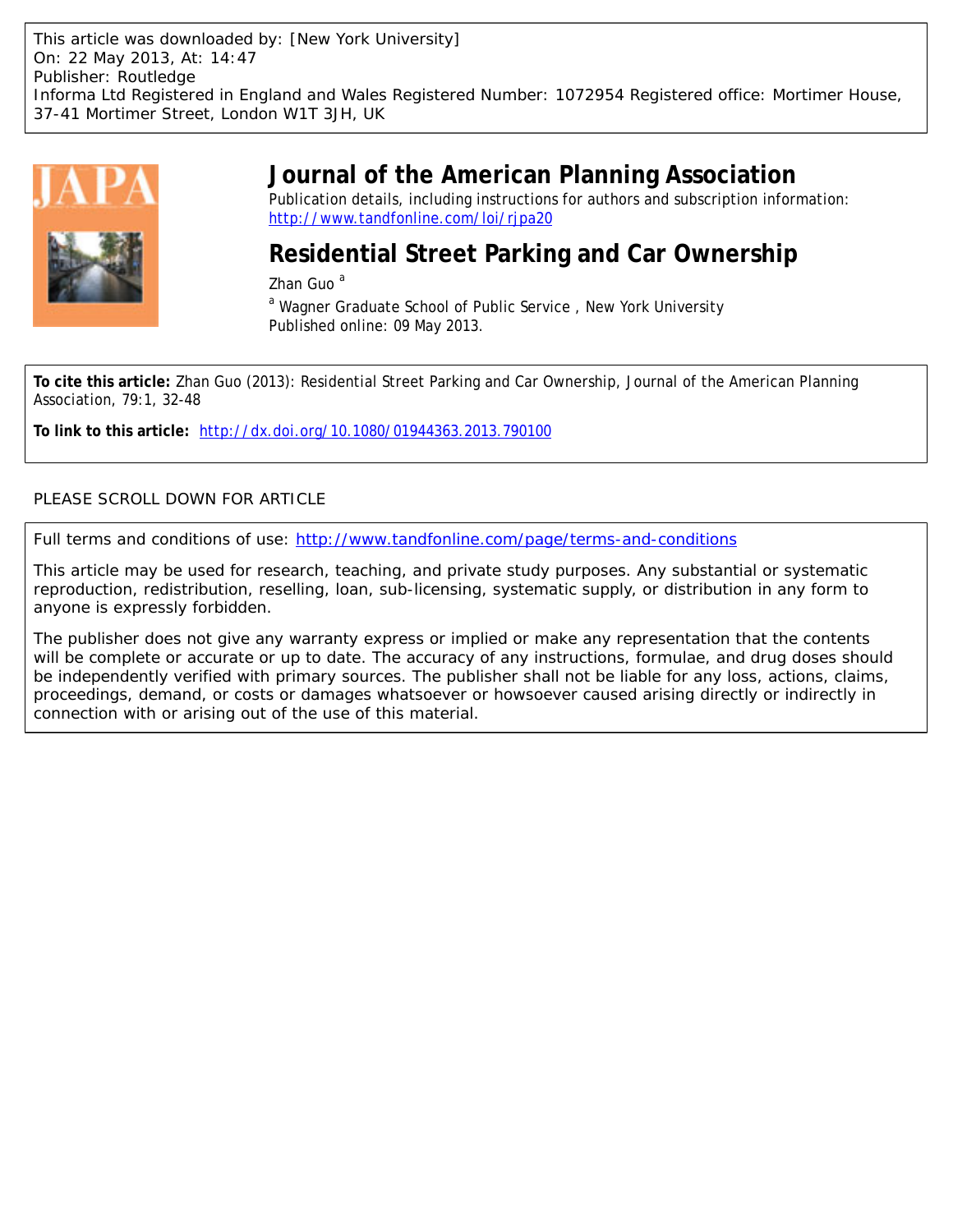# **Residential Street Parking and Car Ownership**

# **A Study of Households With Off-Street Parking in the New York City Region**

Zhan Guo

**Problem, research strategy, and**  findings: Local governments' minimum street-width standards may force developers to oversupply, and residents to pay excessively for, on-street parking in residential neighborhoods. Such oversupply is often presumed to both encourage car ownership and reduce housing affordability, although little useful evidence exists either way. This article examines the impact of street-parking supply on the car ownership of households with off-street parking in the New York City area.

The off- and on-street parking supply for each household was measured through Google Street View and Bing Maps. The impact of on-street parking on car ownership levels was then estimated in an innovative multivariate model. The unique set-up of the case study ensures 1) the weak endogeneity between parking supply and car ownership and 2) the low correlation between off-street and on-street parking supply, two major methodological challenges of the study. Results show that free residential street parking increases private car ownership by nearly 9%; that is, the availability of free street parking explains 1 out of 11 cars owned by households with off-street parking.

**Takeaway for practice:** These results offer support for community street standards that make on-street parking supply optional. They also suggest the merits of leaving the decisions of whether,

**Parking policy has gained much attention over the past decade.** This attention is partly due to the increasing emphasis on integrated transportation and land use planning and partly due to the gradual acceptance of Donald attention is partly due to the increasing emphasis on integrated transportation and land use planning and partly due to the gradual acceptance of Donald Shoup's (2005) critique of free parking. The two oft-cited parking problems are drivers cruising for on-street parking in urban centers (Arnott & Rowse, 1999; Shoup, 2006) and the minimum requirement for off-street parking (Cervero, Adkins, & Sullivan, 2010; Litman, 2004). Both are believed to contribute to increasing traffic congestion and auto dependency (Verhoef, Nijkamp, & Rietveld, 1995; Weinberger, Seaman, & Johnson, 2009), urban sprawl (Willson, 1995), degraded urban space (Mukhija & Shoup, 2006), and reduced housing affordability (Jia & Wachs, 1999; McDonnell, Madar, & Been, 2011). While resolving these two issues is the key to forming an efficient, effective, and equitable parking policy, this research addresses another important, but overlooked, parking problem. This problem is the minimum on-street parking requirements created by governments' minimum street-width standards.

Local governments commonly require a minimum street width in order to secure safe and efficient traffic flows. This requirement often includes dedicated parking lanes on one or both sides of a residential street. For example, the most common suburban residential street width is 36 feet, with two 8-foot

and how many, on-street parking spaces to provide in new residential developments to private markets rather than regulations.

**Keywords:** street standards, on-street parking, car ownership, Google Street View, New York City

**Research support:** This project was supported by grants from the University Transportation Research Center (Region 2) and the Wagner School Faculty Research Fund.

#### **About the author:**

**Zhan Guo** (zg11@nyu.edu) is assistant professor in the Wagner Graduate School of Public Service at New York University. His research interests include parking policy, pedestrian environment, and information and behavior in public transit.

Journal of the American Planning Association, Vol. 79, No. 1, Winter 2013 DOI 10.1080/01944363.2013.790100 © American Planning Association, Chicago, IL.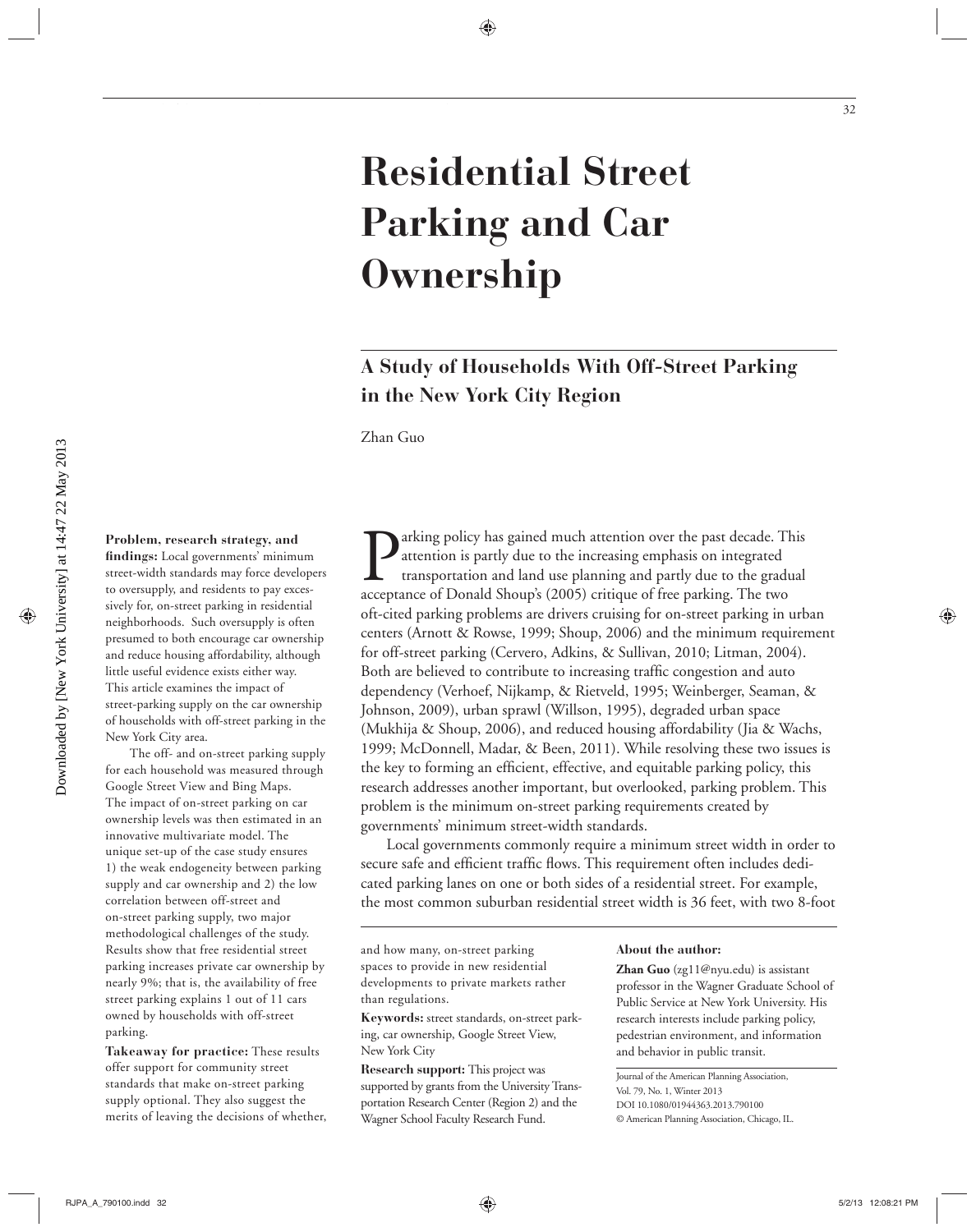wide parking lanes and two 10-foot wide traffic lanes (Southworth & Ben-Joseph, 1995). Because streets would be potentially wider if regulations allowed non-parallel parking (which can accommodate more parked cars), this minimum street width standard in conjunction with on-street parking is de facto a minimum requirement for on-street parking. The degree of required parking per unit would depend on the lot sizes along the street.

Critics have condemned modern street standards since their inception in the early 1900s. In 1910, Frederick Law Olmsted made a statement at the Second National Conference on City Planning in which he argued that "fixing a minimum width of street and minimum requirements as to the cross section and construction there of … make the cost needlessly high for purely local streets, and thus inflicts a wholly needless and wasteful burden of annual cost upon the people" (Olmsted, 1910). New urbanism and smartgrowth advocates have called for skinny streets, but nonetheless often tolerate on-street parking on narrower streets (Ewing, Stevens, & Brown 2007; Neighborhood Streets Project Stakeholders, 2001).

Ignoring this parking requirement is worrisome because residential on-street parking makes up a large portion of the overall parking stock, and it seems overall to be a bad policy. In London, 3.2 million of the overall 6.8 million parking spaces consist of unlimited, on-street parking (Transport for London, 1999). The same ratio might hold in low-density developments, where on-street parking could easily match off-street parking. For example, the average number of garage spaces for a single-family home in the United States is  $2.6$ , while the average number of on-street parking spaces is between 4 and 5.2 Most of these on-street parking spaces are free and considered as oversupplied because they add extra spaces to off-street parking stocks that are already criticized for being oversupplied. Visitors and commercial vehicles may occasionally use on-street spaces, but they mostly serve nearby local residents.

This artice is interested in how these free and oversupplied on-street parking spaces affect residents' travel and parking behavior. They are likely to increase the cost of housing and reduce the cost of parking. There are at least two possible impacts. First, residents may shift parking from off-street to on-street and then use off-street parking areas for other purposes, reclaiming housing space from parking. There is some evidence of such behavior. Coevering and Snellen (2008) found that many Dutch residents often underutilize their own private parking facilities, parking their car in a public spaces while using their driveways and off-street parking spaces for other purposes. Jenks and Noble (1996) surveyed 1,500 households in Lower Earley, near Reading, U.K., and found that 38% of single-car

garages were not used to store automobiles, while 54% of two-car garages were used to store just one automobile. Other studies found similar results in other parts of the United Kingdom, wherein 56% of residential garages at various sites in England, 64% at Waterside Park and Kent, and 55% at various sites in Oxfordshire, were found not to be used for parking (Department for Transport, UK, 2007). In the United States, a survey of 97 open garages in the Mission District neighborhood in San Francisco showed that 49% were not used to store cars. Instead, they were converted to living rooms, photography studios, beauty salons, repair shops, etc. (Brown, 2007). In both the United States and the United Kingdom, many residents own cars and choose to park them on the street.

The second possible impact is for people to buy more cars than they would if on-street parking were unavailable or not free. This is understandable in terms of the principle that increased (free) supply induces more demand. However, the literature does not appear to contain any studies of this possible car ownership effect; therefore, this problem is the focus of this paper. Because on-street parking has a straightforward impact on car ownership for households without off-street parking, this research targets only those households that already have off-street parking (i.e., a garage or driveway).

This article is structured as follows. The second section discusses the analytical issues in capturing the on-street parking impact on car ownership. The third section describes the methodology, including data collection using Google Street and Bing Map, and the case study of the New York City region. The fourth section presents a series of car ownership models and analyzes results. The fifth section discusses policy implications, while the final section provides the conclusion.

## **On-Street Parking and Car Ownership: Analytical Issues**

Identifying the size of distortion from a minimum quantity regulation could be challenging due to its binding effect. Studies on the effect of minimum wage on employment rate (Neumark & Wascher, 2006) and the effect of minimum lot size on housing price (Zabel & Dalton, 2011) have produced mixed results. For an analysis of the impact of on-street parking on car ownership, four specific challenges arise: 1) the endogeneity between residential parking and car ownership, 2) the high correlation between on-street and off-street parking, 3) the lack of off-street parking data, and 4) the measurement of the availability of on-street parking. The first two are methodological issues and the last two are data and measurement issues. This section discusses these challenges and proposes solutions to them.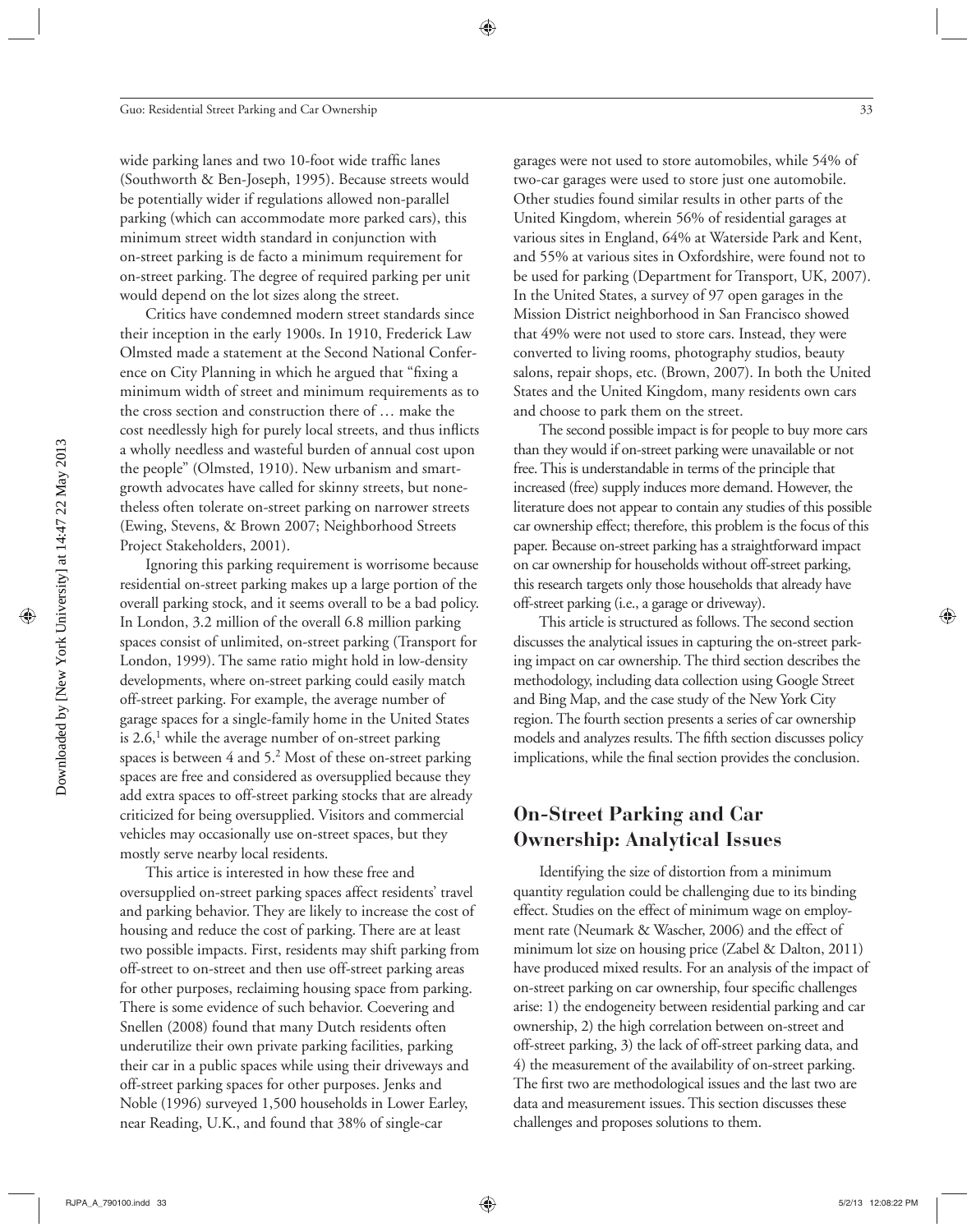#### **Methodological Challenges**

Endogeneity (challenge 1) refers to the fact that the relationship between parking supply and car ownership represents a typical relationship between supply and demand and could be mutually determined. Parking supply could constrain the demand for cars, but a preferred level of car ownership could also lead to the search for a residence to meet that demand. In the planning literature, this phenomenon is also known as self-selection (Handy, Cao, & Mokhtarian, 2006). Without controlling for this endogeneity, the estimation of parking supply on car ownership could be biased.

Off-street and on-street parking are often highly correlated (challenge 2). Larger lots tend to have larger garages and are associated with more on-street parking spaces. They also tend to neighbor each other on the same street. Therefore, residents living on large lots tend to have more cars while at the same time having access to more on-street parking spaces. This leaves an impression that abundant on-street parking encourages car ownership. If the two are perfectly correlated (multicollinearity), it is difficult to separate their effects on car ownership.

In order to break the high correlation and reduce the endogeneity, I target households with off-street parking in older urban settings such as the New York City. First, parking supply in such a setting is normally tight and has a relatively small variation. For example, most garages for single-family homes in New York City have just one space (80% in my sample). For households with a driveway but no garage, most (80%) have a driveway area for two cars (Table 1). This could help reduce the endogeneity between parking supply and car ownership since those households with off-street parking do not have many options from which to choose.

Second, in an older urban setting, the same type of residence may have different parking supplies, and different types of residences often coexist on the same street. For example, in New York City, a single-family detached home could have one of several parking situations: no off-street parking at all, only a driveway, a front garage without a driveway, or a backyard garage with a long drive alley. Meanwhile, a single-family detached home may neighbor a mid-rise apartment or a single-family attached home on the same street. Such a situation could largely reduce the high correlation between on-street and off-street parking.

During the data collection process, which I conducted through Google and Bing, I found many such situations in the New York City region. For example, in one case, the household only possessed a narrow, one-space driveway, but the neighboring households on the same street all had a private garage, making on-street parking uncrowded and available. Therefore, this household can own two cars and always park one of them on the street. In another case, the

household had a private garage and a driveway, but most adjacent neighbors did not have off-street parking, including those in a five-story apartment building next door. On-street parking is crowded; the household owns only one car and probably does not park on the street due to the difficulty of finding a space.

I conducted statistical tests on the endogeneity and correlation in the sample. The two-stage least square (2SLS) models indicate that the endogeneity is weak (insignificant at the 10% level; see Appendix, Tables A-1 and A-2). The correlation between on-street and off-street parking variables is only –0.14. Therefore, the unique set-up of the case study largely solves the two methodological problems.

#### **Measuring Residential Parking**

Challenge 3 concerns missing off-street parking data. In the United States, local governments do not collect off-street parking information as long as developers meet a minimum requirement. Such a requirement often applies only to structured parking spaces like garages, but not to driveways or driveway alleys. Neither do local governments attempt to count the number of on-street parking spaces. The result is that nobody knows how many parking spaces are available to a particular household except the household itself. San Francisco has comes close: The city completed an on-street and commercial off-street parking inventory for only 35% of its neighborhoods (SFPark, 2010). In New York City, the tax lot database (PLUTO) records the square footage of structured parking area only for buildings with four or more housing units. The Certification of Occupancy database from the Department of Building records structured parking areas for all buildings in the city, but it is only available in floor plans, making it difficult to extract parking information.

The lack of data partly explains why residential parking research is missing in the literature. For example, although the importance of residential parking is acknowledged, this variable is largely absent in car ownership and residential location choice studies (Guo, 2004). For those that included a parking variable, a rough proxy, such as housing type (Chu, 2002; Giuliano & Dargay, 2006; Hess & Ong, 2002; Potoglou & Kanaroglou, 2008) or housing and job density (Ryan & Han, 2001), is usually used.

Challenge 4 is the measurement of on-street parking availability. On-street parking is public space not associated with any particular household, so its availability is subject to personal preference, government regulations, and social norms. For example, the number of spaces available to a household depends on how much search time is acceptable, as well as the walking distance between the parking location and the residence. Many cities prohibit overnight parking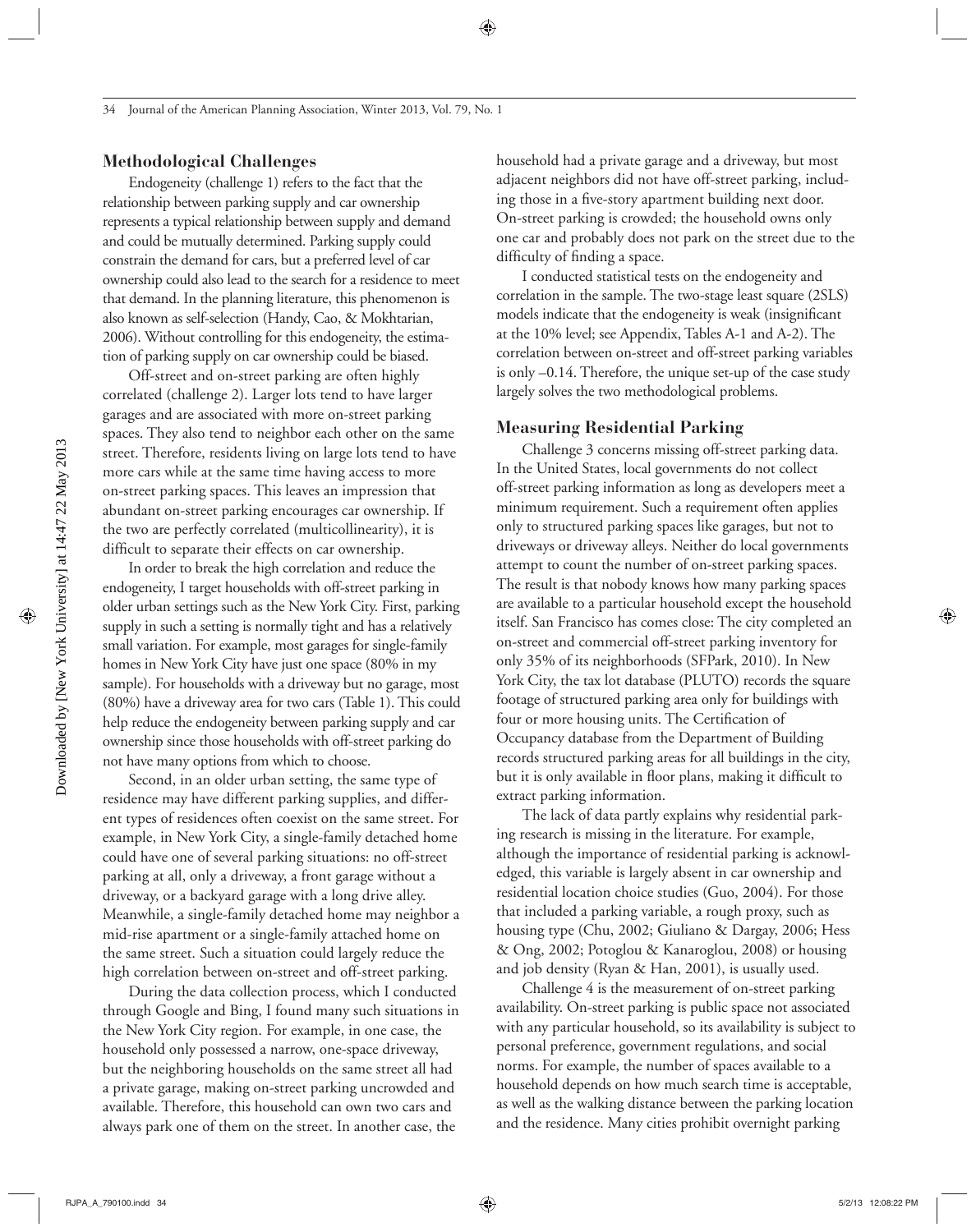#### Table 1. Descriptive statistics.

| <b>Variables</b>                                        |                  | <b>Mean</b>   | SD                                     | <b>Source</b>             |  |  |
|---------------------------------------------------------|------------------|---------------|----------------------------------------|---------------------------|--|--|
| <b>Household Attributes</b>                             |                  |               |                                        |                           |  |  |
| Car ownership                                           |                  | 1.28          | 0.93                                   | NYMTC Survey              |  |  |
| Household Size                                          |                  | 2.80          | 1.40                                   | NYMTC Survey              |  |  |
| Household income (scale 1-10)                           |                  | 5.02          | 1.93                                   | NYMTC Survey              |  |  |
| # of driver license                                     |                  | 1.52          | 0.93                                   | NYMTC Survey              |  |  |
| # of workers (full + part time)                         |                  | 1.32          | 0.96                                   | NYMTC Survey              |  |  |
| # of children $(\leq 17$ years old)                     |                  | 0.64          | 0.95                                   | NYMTC Survey              |  |  |
| Single-family detached (yes/no)                         |                  | 0.52          | 0.50                                   | NYMTC Survey              |  |  |
| Single-family attached (yes/no)                         |                  | 0.25          | 0.44                                   | NYMTC Survey              |  |  |
| Apartment (yes/no)                                      |                  | 0.23          | 0.42                                   | NYMTC Survey              |  |  |
| Household head Black (yes/no)                           |                  | 0.16          | 0.37                                   | NYMTC Survey              |  |  |
| Household head Hispanic (yes/no)                        |                  | 0.17          | 0.38                                   | NYMTC Survey              |  |  |
| <b>Land use attributes</b>                              |                  |               |                                        |                           |  |  |
| Job density (per square mile in the zip code)           |                  | 5,115         | 4,348                                  | U.S. Census Bureau (2007) |  |  |
| Population density (per square mile in the block group) |                  | 37,386        | 23,204                                 | U.S. Census Bureau (2010) |  |  |
| Network distance to the nearest train station (mile)    |                  | 2.54          | 2.42                                   | $\rm{a}$                  |  |  |
| Entropy (within 1/2 mile buffer of residence)           |                  | 0.49          | 0.21                                   | b                         |  |  |
| Household live in North Manhattan (yes/no)              |                  | 0.01          | 0.09                                   | NYMTC Survey              |  |  |
| Household live in Bronx (yes/no)                        |                  | 0.11          | 0.32                                   | NYMTC Survey              |  |  |
| Household live in Queens (yes/no)                       |                  | 0.21          | 0.41                                   | NYMTC Survey              |  |  |
| Household live in Brooklyn (yes/no)                     |                  | 0.25          | 0.44                                   | NYMTC Survey              |  |  |
| Household live in New Jersey (yes/no)                   |                  | 0.42          | 0.75                                   | NYMTC Survey              |  |  |
| Parking supply                                          |                  |               |                                        |                           |  |  |
| Off-street parking supply                               |                  | 2.00          | 1.18                                   | Google and Bing           |  |  |
| On-street parking crowding level (scale 1-8)            |                  | 5.94          | 1.82                                   | Google and Bing           |  |  |
| <b>Total number of observations</b>                     |                  |               | 403 households with off-street parking |                           |  |  |
| Households with driveway area                           | 0 <sub>car</sub> |               | 33 households                          |                           |  |  |
| but no garage                                           | 1 car            | 79 households |                                        |                           |  |  |
|                                                         | 2 cars           | 42 households |                                        |                           |  |  |
|                                                         | 3 or more cars   |               | 9 households                           |                           |  |  |
| Households with garage                                  | 0 <sub>car</sub> |               | 42 households                          |                           |  |  |
|                                                         | 1 car            |               | 101 households                         |                           |  |  |
|                                                         | 2 cars           |               | 73 households                          |                           |  |  |
|                                                         | 3 or more cars   |               | 24 households                          |                           |  |  |

Notes:

a. GIS data obtained from PATH, NJ Transit, New York City Subway, and MTA Commuter Rail.

b. From 2008 PLUTO files for parcels and New Jersey 2002 Land Cover by Watershed Management Area http://www.nj.gov/dep/gis/lulc02cshp.html#WMA20.

on any public streets. Parking regulations in Santa Monica (CA) allow neither residents nor visitors to park more than two blocks away from their residence.

Different social norms also affect the supply and availability of on-street parking. Although on-street parking is public space following the rule of first come-first serve, many variations exist. For example, residents in

low-density neighborhoods often view on-street parking as semipublic or even private space. Parking in front of someone's house without his or her permission may give offense. On-street parking may temporarily become exclusively private. For example, in Chicago, when residents shovel out a spot in front of their own house after a big snowstorm, the spot may become a private space until the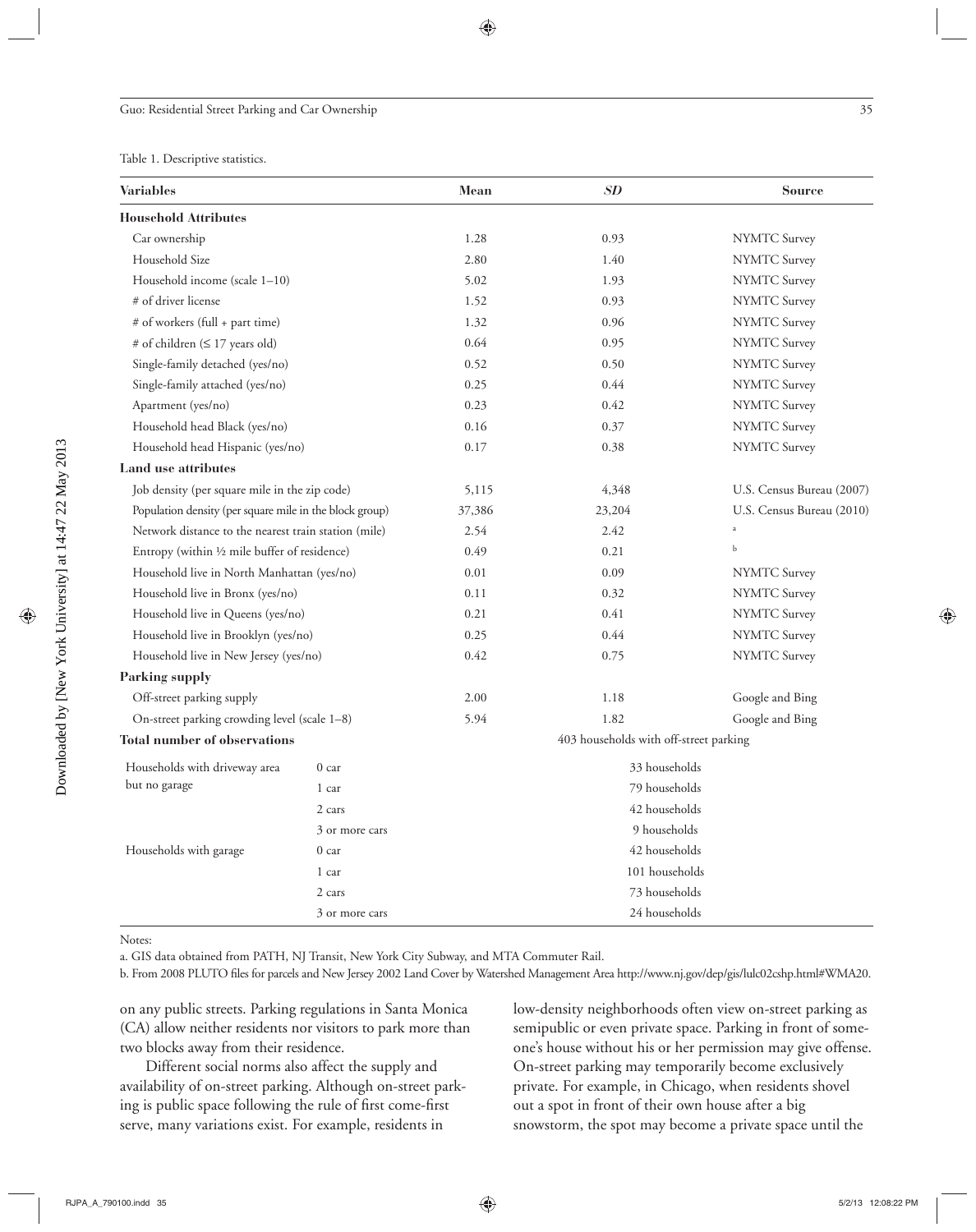snow melts.<sup>3</sup> On-street parking may also remain public, but in reality be semi-exclusive, for example, when an area adopts a resident parking-permit program. In such a case, on-street parking takes on some of the characteristics of off-street parking, but is instead created by regulation.

To solve the data and measurement problems, I rely on aerial photos and street images available from Google Street View and Bing Map to identify household off-street and on-street parking supplies. Compared to traditional surveys, this method is quick, cheap, and has been tested as a reliable approach to auditing pedestrian environments (Clarke, Ailshire, Melendez, Bader, & Morenoff, 2010) and neighborhood physical and social environment (Rundle, Bader, Richards, Neckerman, & Teitler, 2011), capturing the recovery and abandonment of New Orleans neighborhoods after Katrina (Curtis, Duval-Diop, & Novak, 2010), and counting and identifying parking lots in Ohio (Davis, Pijanowski, Robinson, & Engel, 2010) and residential parking in New York City (Weinberger, 2012). The following section describes this method in more detail.

## **Data Collection: Street Images**

The main data sources to identify household on-street and off-street parking supply are Google Street Views, Microsoft Bing StreetSide View, and Bing Birds-Eye View, supplemented by MapQuest aerial photos. I use these multiple sources because they supplement each other and ensure a consistent result. Google Street View provides 360° horizontal and 290° vertical panoramic views at street level based on images taken at approximately 10- or 20-meter intervals from a height of about 2.5 meters. Google launched this service in May 2007 and now covers all large and most medium-sized urban areas in the United States. Bing StreetSide View offers similar street images, but began later, in December 2009, and has a smaller coverage area. Bing Birds-Eye View offers three-dimensional aerial photos from four angles taken at different times, which is very helpful when a garage or driveway is located in the back, at one side of a building, or is blocked by trees from certain perspectives.

The main weakness of this method is in identifying parking for large buildings because their parking facilities may not be visible from either street-side or aerial photos. Researchers also must ensure that the method identifies the correct building. Aerial photos in Google Maps assign a mark to a particular building based on its mailing address, but that mark can be off location in Google Street Views. In some cases, Google and Bing yield inconsistent results and locate different buildings for the same mailing address. In this case, I searched for the same address in MapQuest

to ensure the validity of the result. When tax lot maps were available, I identified the problematic household address from the tax lot map and then linked back to Google Maps to locate the exact building. Due to the limitations of this method, I only gathered data on single-family housing and small apartments for this project.

#### **Measuring Off-Street Parking**

I measured two types of off-street parking: garages and driveway areas. I measured garages according to the number of spaces they contain, based on the following rules. When a garage door is visible from Google Street Views, I use its width to estimate the number of spaces inside the garage. For example, in Figure 1, the garage door is about 6–7 feet wide, so only one garage space is assigned. When a garage is located in the back of a dwelling and its door is not visible, I use aerial photos from Google Maps, Bing Maps, and MapQuest to identify the size of garage. In most cases, a backyard garage is an independent structure separate from the main building, making this method feasible. For households living in small apartments, when a built-in garage is observed onsite (Figure 2), one space is assigned because tenants normally have access to garage parking even if they decide not to own cars. This garage measurement only counts the possible, not actual, parking spaces inside a garage because residents can utilize a garage for purposes other than car storage.

Driveway area refers to the pavement area on a property usable for car parking. This area includes a parking yard, a driveway in front of a garage, a drive alley, and such. I counted the total number of parking spaces from the street view or aerial photos. The information is often clear for single-family housing. For small apartments, the driveway spaces are divided by the number of units and then rounded up. The final off-street parking supply is the sum of garage and driveway spaces.

#### **Measuring On-Street Parking**

I measured the availability of on-street parking as the crowding level of on-street parking around a household's residence. Although straightforward, the measure has two main drawbacks. First, the exact time of day that the aerial photos or streetscape photos were taken is unclear, which is a common problem for image-based data sources (Monkkonen, 2008). Google and Bing refuse to release the timestamps for images because the routing of their photo-taking vehicles is secret (due to both privacy and competitive concerns). Because only the evening crowding level matters to car ownership (Institute of Transportation Engineers [ITE], 2010), this measure is a proxy for the availability of on-street parking. I assume that a crowded street during the day is also more likely to be crowded in evening, so such a proxy will not be a major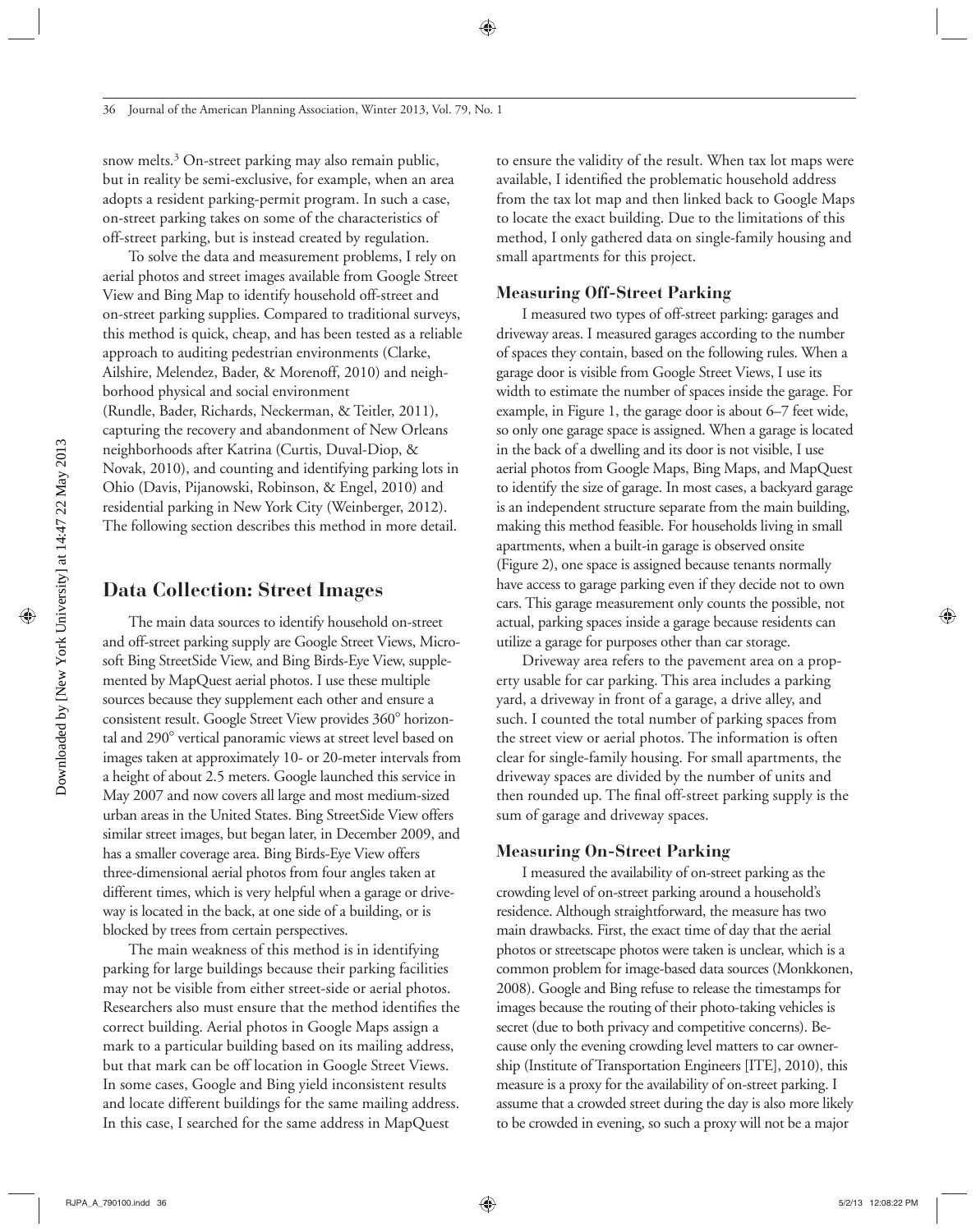

Figure 1. Single-family detached housing on Kessel Street in Queens. Source: Zhan Guo.

(Color figure available online.)

concern. Second, the crowding level indicates how many spaces cars occupy, which itself indicates the car ownership level on that street. If all households park all their cars on the street, the more cars they have and the more crowded the streets are. Such crowding suggests the opposite impact: Less available on-street parking is associated with more car ownership. In other words, this measure tends to underestimate the impact of on-street parking on car ownership.

I measured the crowding level for a 300-foot street segment, with the household's residence being in the middle of the segment. I chose this threshold because there is some evidence that households tend to park cars within 150 feet of their homes (Balcombe & York, 1993). When a street is shorter than 300 feet, I surveyed the entire street segment. I

believe this threshold should be sufficient to capture the crowding level of on-street parking around a household.

I measured the number of on-street parking spaces on both sides of the street, after excluding areas at garage and driveway entrances, in front of fire hydrants, in front of no parking signs, and at construction sites. Assuming an on-street parking space occupies a minimum length of 20 feet, the survey area can have a maximum 30 spaces. Depending on the number of parked cars and empty spaces observed out of the approximately 30 spaces available, I ranked the crowding level from 1 to 8 as below:

 $8 =$  all parking spaces are occupied by cars;  $7 = 1-2$  empty spaces out of approximately 30 spaces;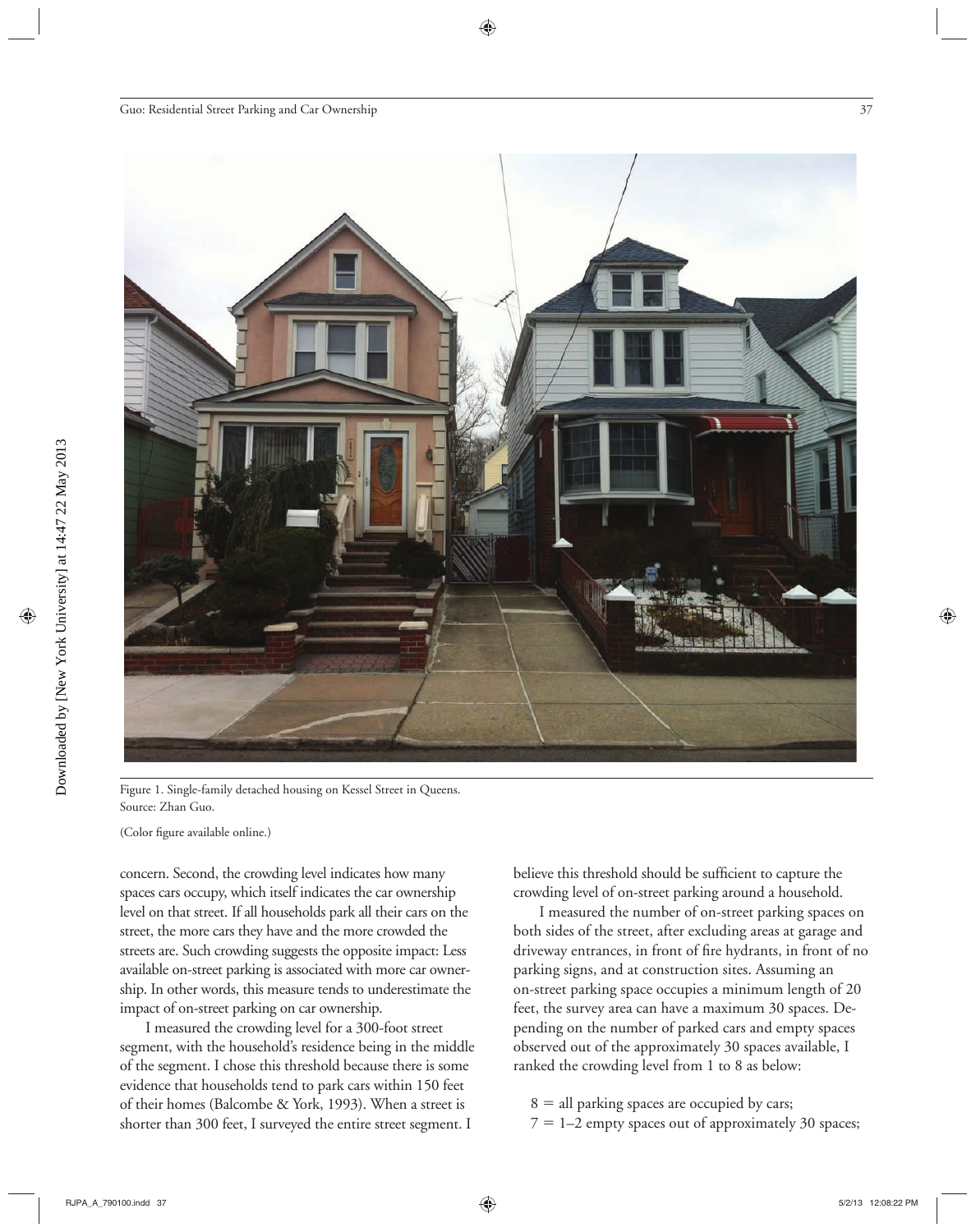

Figure 2. An eight-unit apartment in Williamsburg, Brooklyn. Source: Zhan Guo.

(Color figure available online.)

- $6 = 3-4$  empty spaces out of approximately 30 spaces;
- $5 = 5-6$  empty spaces out of approximately 30 spaces;
- $4 = 7-9$  empty spaces out of approximately 30 spaces;
- $3 =$  more than 5 cars and 9 empty spaces out of approximately 30 spaces;
- $2 = 3-4$  cars and more than 9 empty spaces out of approximately 30 spaces;
- $1 = 1-2$  cars and more than 9 empty spaces out of approximately 30 spaces.

## **Case Study: New York City Region**

The case study area is defined as the immediate outside-core area in the New York City region, including three outer boroughs (Brooklyn, Queens, and the Bronx), 10

municipalities across the Hudson River in New Jersey, and northern Manhattan (north of 110th Street; Figure 3). I excluded the Manhattan core (south of 110th Street) because it has a maximum instead of minimum parking requirement, and the data collection method is less effective for the large buildings located there. Within the study region, I excluded large residential buildings with more than 20 units because it is difficult to identify their parking facilities from street images.

Although its on-street parking is not considered to be in oversupply, the study region, as I discussed above, offers an ideal situation in which to investigate the impact of on-street parking on car ownership. I will discuss the application of the results of the study to lower-density communities at the end of this article. Compared to the metropolitan area, the study region has a higher percentage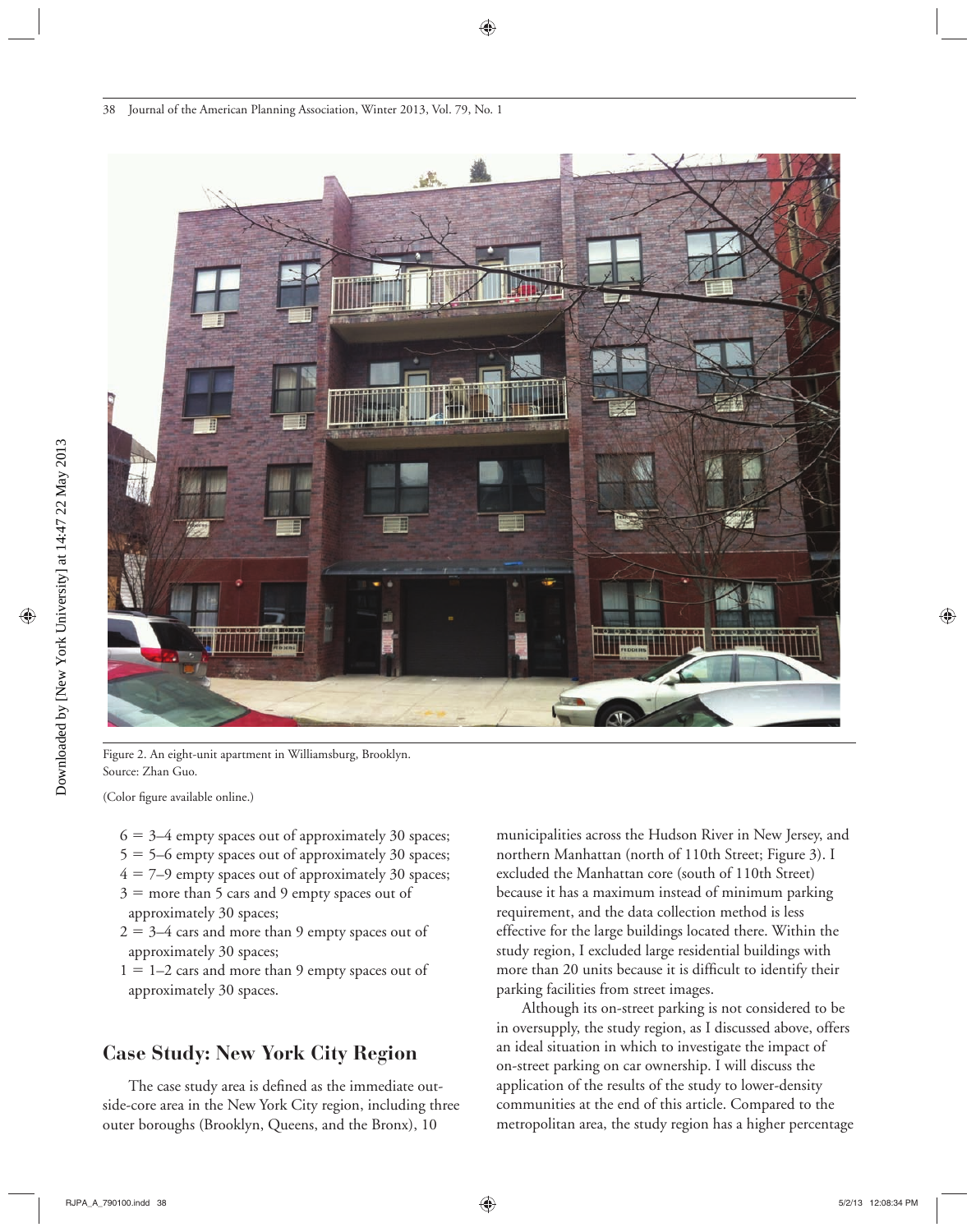

Figure 3. Study region and selected households from the NYMTC survey.

of low-income households (43% vs. 22%), minority occupants (57% vs. 26%), households without cars (34% vs. 20%), and households that occupy apartments and single-family attached housing (61% vs. 44%).

In order to link the parking information to travelrelated decisions, I selected households from a regional travel survey. The survey was conducted by the New York Metropolitan Transportation Council (NYMTC) in 1998, the most recent survey of its kind in this region. The NYMTC survey records car ownership and one-day travel activities for a stratified random sample of  $11,276$ households in the tri-state NJ-NY-CT region on a typical weekday, of which 1,955 households are in the study region. A random sample of 900 households was selected from the 1,955 given the time constraints of the data collection process. Households' home addresses were provided by NYMTC to the author based on a confidentiality agreement. For each household, car ownership information was obtained from the NYMTC survey,

while their parking supply was identified through Google, Bing, or MapQuest.

Because the travel and parking surveys were not conducted at the same time, all home addresses were examined through the local building permit databases plus the Certificate of Occupancy database in New York City, which records when a newly completed building is actually occupied by residents. Only those home addresses with no record in either database between 1998 and 2010 are included. These buildings retained the same physical structure between 2010 (the year of the parking survey) and 1998 (the year of the travel survey). I excluded addresses that were unidentifiable and not geocodable through Google Street View. Because I am interested only in households with off-street parking, the final sample size is 407. The average number of off-street parking spaces is 2, with a standard deviation of 1.2.

Figures 1, 2, and 4 show the different types of offstreet parking that exist in the study region. Figure 1 is an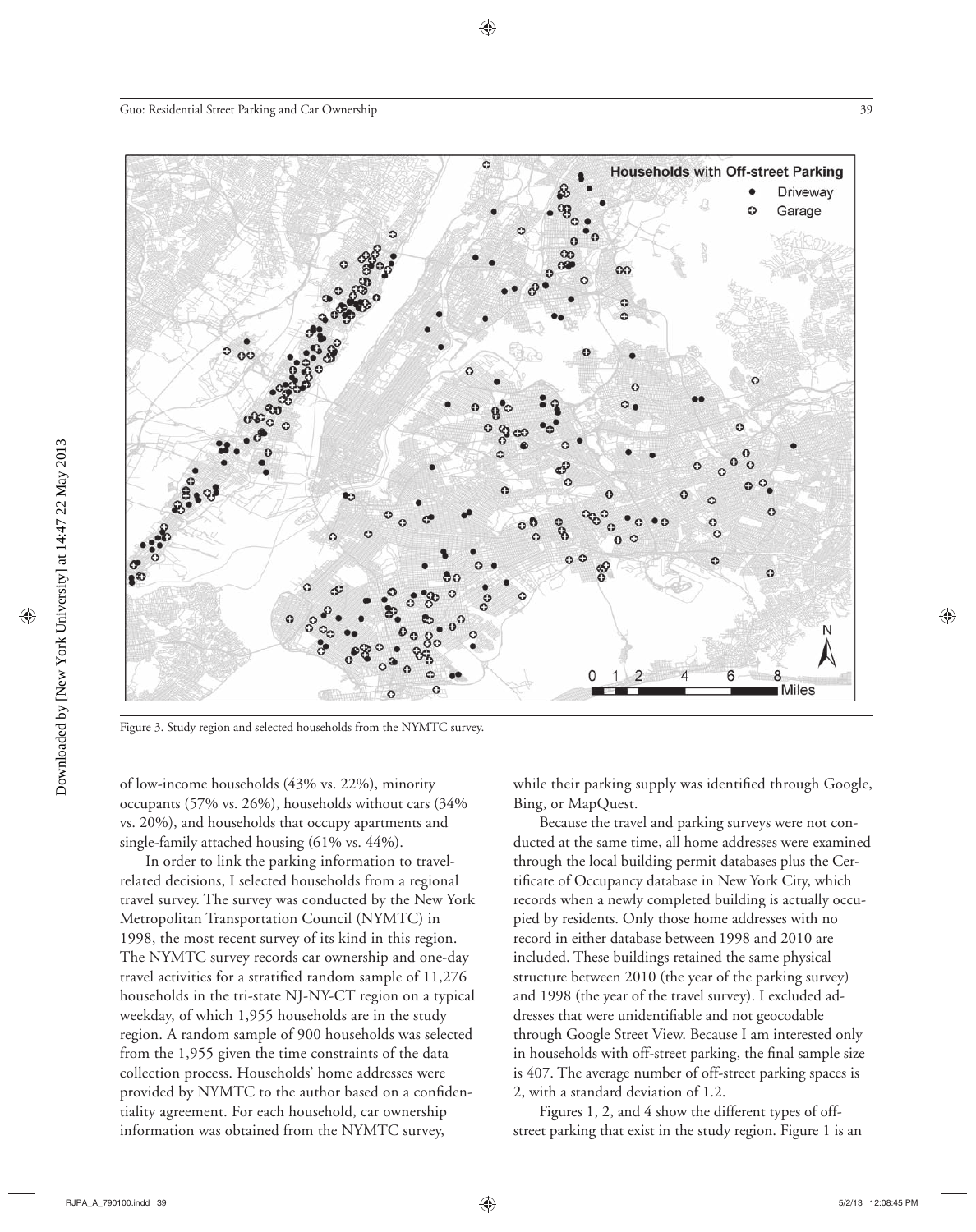

Figure 4. Single-family detached housing in Weehawken (NJ). Source: Zhan Guo.

(Color figure available online.)

example of a typical single-family detached house in the Bronx, with a one-space garage at the back and a long driveway. Figure 4 shows a typical single-family detached house without a garage, but with a parking yard in the front of the house. Figure 2 shows a small apartment building in this region with a built-in garage. Note that many apartment buildings in the study region (57%) do not have any off-street parking.

Regarding the supply of on-street parking, the average crowding level for the 407 households is 5.9 (on a scale of 1–8, with 8 being the most crowded). About 52% of these households live on a street with readily available on-street parking (3–6 empty spaces out of a potential 30).

# **The Impact of On-Street Parking on Car Ownership**

Because the endogeneity between parking supply and car ownership is weak in the sample, I do not correct the endogeneity in the final models. For a detailed analysis of the endogeneity, see the Appendix. I tested several model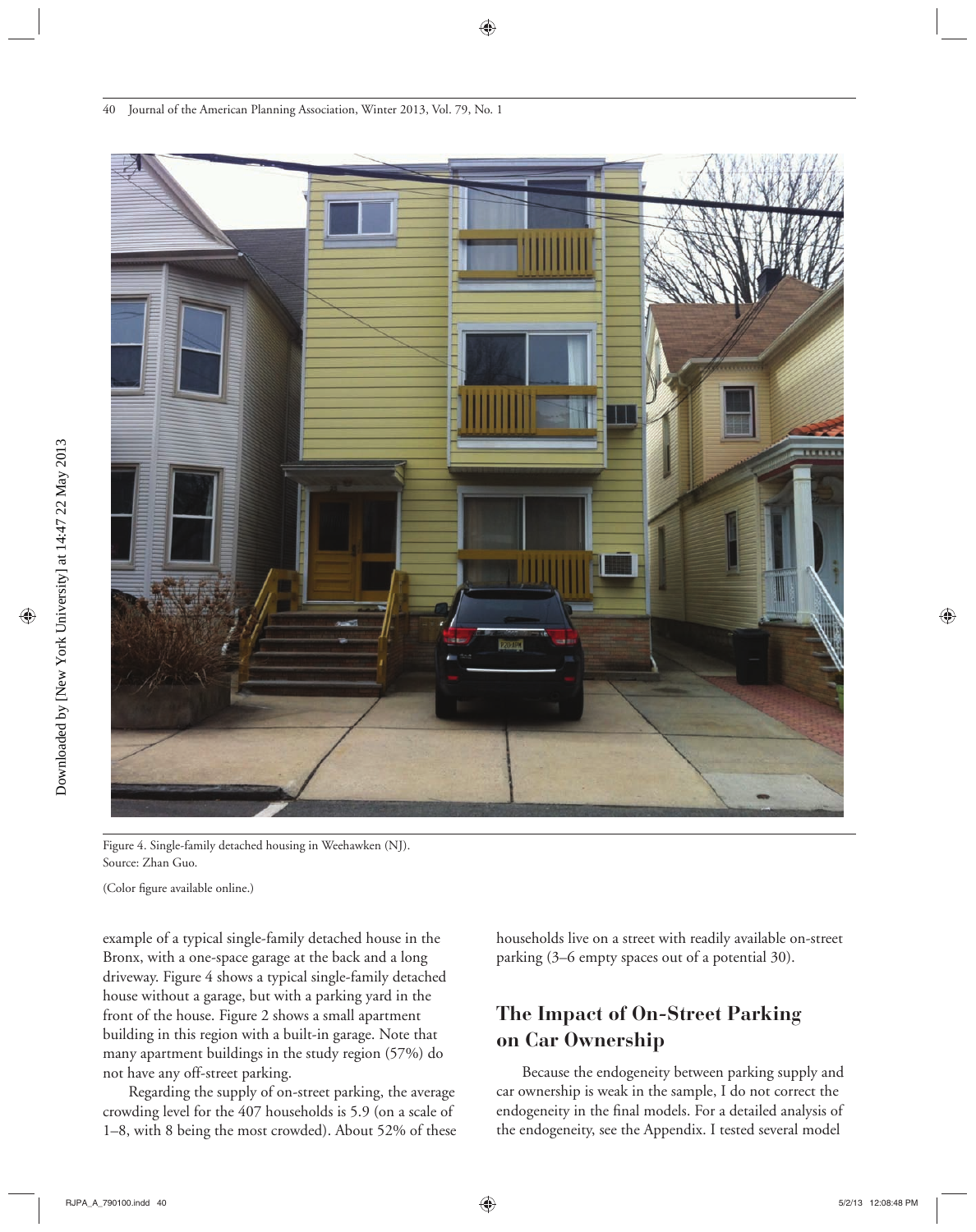structures, such as multinomial logit and ordered logit (Ben-Akiva & Lerman, 1985). The on-street variable is statistically significant in both models, with the expected sign. I only report the result from multinomial logit because prior studies indicate this model tends to generate better results than ordered logit (Bhat & Pulugurta, 1998) or nested logit (Salon, 2005). Note Salon's (2005) study used the same survey as I analyze here.

The dependent variable is household car ownership level: zero, one, two, and three or more cars. The control variables include household attributes; such land use characteristics as population and job density, accessibility to transit, and land use mix (Forsyth, 2007); and off-street parking. I include job density within a half-mile buffer from the household's residence for two reasons. First is the conventional argument that if activities are nearby, residents can walk or bike instead of driving, thus reducing the demand for cars. Second, New York City does not have a parking permit program; this allows commuters to park their cars in nearby neighborhoods. This variable might capture the intrusion effect of commuter parking in a neighborhood. Because four households do not have land use information generated within a half-mile buffer, only 403 households were used in the final analysis. I summarize their descriptive statistics in Table 1 and present the final results of the analysis in Table 2.

Most control variables behave as expected. Higher income tends to encourage higher car ownership at all levels. The number of children (17 years old or younger) encourages a household to own two cars, has no effect on

Table 2. Multinomial logit car ownership model.

|                                         |            | Household car ownership level |                                              |              |           |           |  |  |
|-----------------------------------------|------------|-------------------------------|----------------------------------------------|--------------|-----------|-----------|--|--|
|                                         | 1 Car      |                               | 2 Cars                                       |              |           | $3+$ Cars |  |  |
| <b>Independent variables</b>            | beta       | $\boldsymbol{t}$              | beta                                         | $\mathbf{t}$ | beta      | t         |  |  |
| <b>Constant</b>                         | $-2.09$    | $-1.3$                        | $-4.62**$                                    | $-2.5$       | $-6.92**$ | $-2.6$    |  |  |
| <b>Household attributes</b>             |            |                               |                                              |              |           |           |  |  |
| Household size                          | 0.14       | 0.5                           | $-0.09$                                      | $-0.3$       | 0.81      | 1.6       |  |  |
| Income level (1-10 scale)               | $0.33**$   | 2.6                           | $0.57***$                                    | 3.7          | $0.63**$  | 3.0       |  |  |
| # of children (≤17 years old)           | 0.44       | 1.2                           | $0.89*$                                      | 2.0          | $-1.24$   | $-1.6$    |  |  |
| # of workers (full- and part-time)      | $-0.53$    | $-1.8$                        | 0.24                                         | 0.7          | 0.02      | 0.1       |  |  |
| # of driver license                     | $2.36***$  | 6.2                           | $3.28***$                                    | 7.4          | $4.49**$  | 7.1       |  |  |
| Urban form at home origin               |            |                               |                                              |              |           |           |  |  |
| Job density (10,000/square miles)       | 0.18       | 0.3                           | $-0.45$                                      | $-0.6$       | $-3.16*$  | $-2.1$    |  |  |
| Pop. density (10,000/square miles)      | 0.03       | 0.4                           | $-0.13$                                      | $-1.1$       | $-0.04$   | $-0.2$    |  |  |
| Net. distance to subway station (miles) | 0.34       | 1.7                           | 0.41                                         | 1.9          | 0.05      | 0.2       |  |  |
| Entropy within 1/2 mile of residence    | $-0.00$    | $-0.0$                        | $-0.97$                                      | $-0.9$       | $-3.34*$  | $-2.2$    |  |  |
| In north Manhattan (yes/no, base = NJ)  | $-13.90$   | $-0.0$                        | $-10.80$                                     | $-0.0$       | $-5.75$   | $-0.0$    |  |  |
| In Bronx (yes/no, base $=$ NJ)          | 0.63       | 0.6                           | 1.25                                         | 1.1          | $-2.51$   | $-1.4$    |  |  |
| In Queens (yes/no, base $=$ NJ)         | 0.78       | 0.9                           | 1.11                                         | 1.1          | $-1.62$   | $-1.1$    |  |  |
| In Brooklyn (yes/no, base = NJ)         | 0.67       | 0.8                           | 0.21                                         | 0.2          | $-3.70*$  | $-2.2$    |  |  |
| <b>Parking supply</b>                   |            |                               |                                              |              |           |           |  |  |
| Off-street parking supply (# of spaces) | $0.40*$    | 2.3                           | $0.54**$                                     | 2.6          | $0.91**$  | 2.9       |  |  |
| On-street crowding level (1-8 scale)    | $-0.41$ ** | $-2.8$                        | $-0.52$ ***                                  | $-3.1$       | $-0.48*$  | $-2.2$    |  |  |
| <b>Number of observations</b>           |            |                               | $N = 403$ Households with off-street parking |              |           |           |  |  |
| <b>Final log-likelihood</b>             |            |                               | $-303.05$                                    |              |           |           |  |  |
| Prob. > Chi square                      |            |                               | 0.0000                                       |              |           |           |  |  |
| Pseudo $R^2$                            |            |                               | 0.3904                                       |              |           |           |  |  |

Notes: Land use variables are calculated within the 0.5 mile buffer from the household's residence. Base for comparison: off-street parking with zero cars.  $*_{p}$  < .05  $*_{p}$  < .01  $*_{p}$  < .001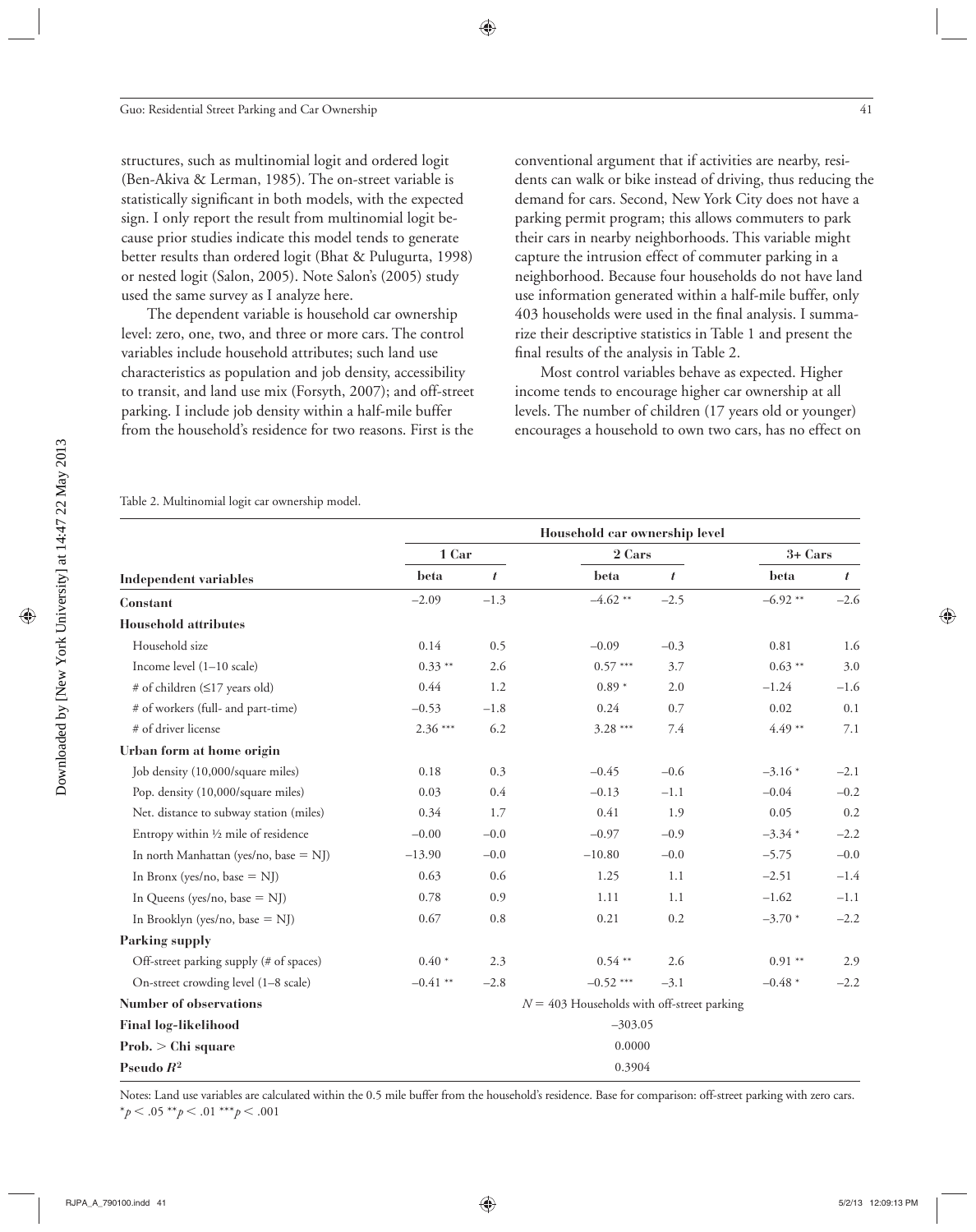owning one car (probably because it might be a necessity with the presence of children), and tends to deter owning three or more cars (probably because young children reduce the number of eligible drivers in a household). Multiple-worker families tend to have more than one car, but, in general, the number of workers and household size becomes insignificant when the number of driver's licenses is included.

Density (job and population) and mixed-use variables do not matter except for those with three or more cars. This suggests that when parking supply is captured, these land use variables do not exert any additional influence on car ownership, except at the high car ownership levels. Proximity to a train station helps reduce car ownership at the levels of one or two cars (significant at the 10% level), but not for households with three or more cars. Different parts of the study region (New Jersey, Bronx, Queens, Brooklyn, and Manhattan) behave similarly, except for Brooklyn. In Brooklyn, households are less likely to own three or more cars than those in New Jersey. As expected, off-street parking is significant for all car ownership levels. More off-street parking encourages a higher level of car ownership.

Most interestingly, the crowding-level variable is statistically significant, with a negative sign, for all three car ownership levels. This suggests that when streets become less crowded with parked cars, a household is more likely to own one or more cars despite the fact that they have access to off-street parking on their property. The impact on households owning two or more cars is understandable, but the impact on one-car households is a bit unexpected; this finding suggests that even for a household with off-street parking, the availability of on-street parking still matters in their decision to own or not own a car. I think this result indicates two different types of impacts of on-street parking on car ownership decisions: the supply effect and the amenity effect.

The supply effect means that on-street parking increases the total parking supply, so a household is able to buy more cars than their off-street parking would allow.

This effect should be more common for households with three or more cars than for households with only one car. In order to test this supply effect, I visually checked through Google Streets the 33 households owning three or more cars (24 with a garage and nine with a driveway). The parking information collected from Google and Bing confirms that at least 14 households (42%, or 10 garage and 4 driveway households) do not have sufficient offstreet spaces to hold three or more cars. Many of these households are located at the intersection of two streets and have access to on-street parking on either street.

The amenity effect means that readily available onstreet parking in front of one's residence may provide some advantages that off-street parking is unable to offer. These advantages make car usage more convenient. This amenity effect might include, but is not limited to, the ease of parking on streets compared with pulling cars in or out of a narrow garage, especially when the garage is located at the back of the building connected by a narrow drive alley (Figure 1). In order to explore this amenity effect, I investigated where a household parks its cars when drivers have multiple options. Among the 403 households studied, 259 used their cars on the survey day and reported how they parked when they drove home. As Table 3 shows, 95 households (37%) parked on the street instead of in an off-street parking spot. For households with a garage, respondents were actually 2.5 times more likely to park on the street instead of pulling their cars into the garage. The parking habits of drivers from households with only a driveway are equally split between the driveway and on-street parking spaces. To make sure that another car does not occupy their garage or driveway, I further examined the 125 households with only one car, but found the same pattern. This indicates that on-street parking does indeed offer a certain level of utility, otherwise drivers would not choose to park on streets instead of in a garage or driveway. This preference exists despite the fact that streets in the study region are normally narrow and crowded, require parallel parking, and include weekly street-cleaning regulations.

| Table 3. Where households park their cars at home. |  |  |  |  |
|----------------------------------------------------|--|--|--|--|
|----------------------------------------------------|--|--|--|--|

| No. households<br>Parking supply  |           | Parking habits ( $N = 257$ households) |                 |       |
|-----------------------------------|-----------|----------------------------------------|-----------------|-------|
|                                   | In garage | On driveway                            | On-street       | Total |
| Garage $+$ driveway $+$ on-street | 20        | 100 <sup>a</sup>                       | 45 <sup>a</sup> | 160   |
| $Driv$ eway + on-street           | N/A       | 47                                     | 50              | 97    |
| Total                             | 20        | 147                                    | 95              | 257   |

Notes:  $N/A$  = not applicable.

a. Five households parked both in the driveway and on the street because they either made multiple vehicle trips and parked at different locations after returning home, or because they had multiple cars.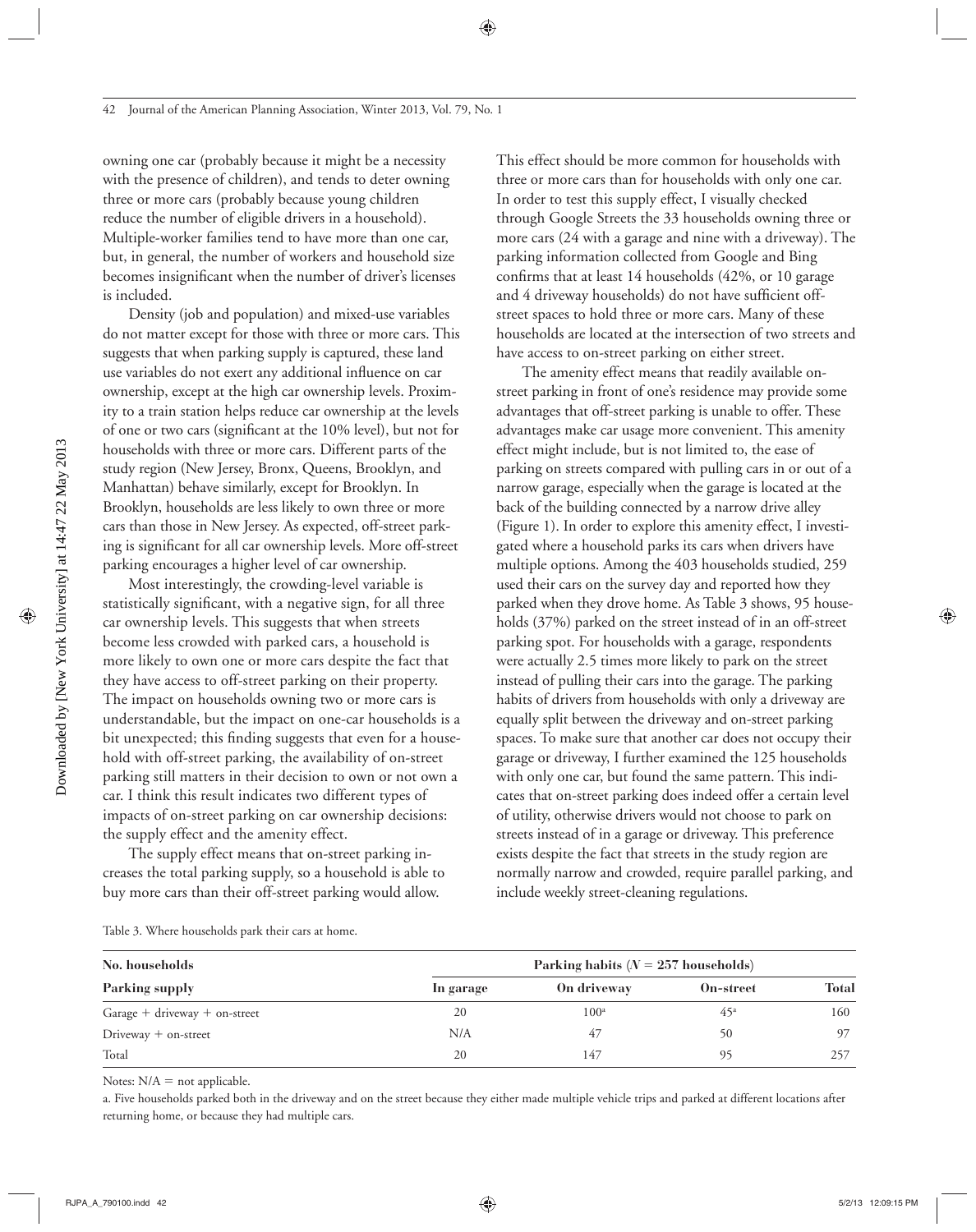In order to understand better the impact of onstreet parking, I estimated the same model for the two subsamples: households with a garage and households with only driveway areas. For the driveway subsample, the two cars and three or more cars alternatives were combined due to the limited number of observations. The on-street parking effect remains significant for households with a garage, but reduced for households with a driveway; the crowding variable is only significant at the 10% level. This reduction might be due to two reasons. First, the amenity effect of on-street parking is weaker when a household only has a driveway and no garage. Second, because driveway-only households are more likely to park on streets, the on-street crowding measure is also more likely to offset, statistically, the on-street parking impact on car ownership (the weakness of this measure as discussed earlier). The coefficients and t values are summarized in Table 4.

The next question is the size of the impact. Based on the modeling result in Table 3, I simulate the impact of the availability (and unavailability) of on-street parking on the car ownership level in the sample. I increased the on-street parking occupancy level from 1 to 8 incrementally for all 403 households, calculated the predicted car ownership for each step, and compared with the base. The result shows that when on-street parking becomes almost unavailable (crowding  $level = 8$ ), the average car ownership would be reduced by 8.8% from the current level (1.27–1.16 cars per household). In other words, 1 out of 11  $(1/0.088 = 11.3)$  cars owned by these households could be explained by the present availability of onstreet parking. That is equivalent to 165,455 cars in the study region.4 Assuming the annual average miles per vehicle in this region is 6,480 (Weinberger et al., 2009), this translates into 1.6 miles per day per car. If on-street parking is abundant and always available (crowding level  $= 1$ ), car ownership will increase by almost 18% (1.27–1.50 cars per household), equivalent to 327,600 additional cars in the study region. These results indicate that free and available on-street parking could significantly affect household car ownership, even when off-street parking exists.

## **Discussion and Policy Implications**

These findings might not surprise New Yorkers or residents of other old urban communities. On-street parking is important to them due to the general shortage of off-street parking. However, can we generalize these findings to other metropolitan areas, especially those with medium- or low-density and sufficient off-street parking? Before answering this question, consider the following news report (Figueroa, 2010).

Mark Shoff is a 51-year-old resident in Covina, a low-density town 20 miles west of downtown Los Angeles. His house has a two-space garage and a spacious driveway that could park up to five cars, together allowing Mr. Shoff to park a maximum of seven cars on his own property. His house is at the corner of two streets, so he also has direct access to about nine on-street parking spots. Mr. Shoff could own and park 16 cars without bothering his neighbors if he takes advantage of these extra on-street spaces. Indeed, he did. However, the total was not seven, nor 16, but 48 cars, which he parks on streets throughout the neighborhood. Neighbors complain but can do nothing because it is legal.While Mr. Shoff might be an extreme case, there is no reason to believe that residents with sufficient off-street parking in low-density communities would not exploit the free on-street parking spaces in front of their houses.

The results shed light on the behavioral consequences of several residential parking policies. Regulations over the usage of existing street parking in residential neighborhoods are likely to affect car ownership and usage. These regulations include but are not limited to time restrictions, such as no overnight parking or 72-hours maximum, and usage exclusion, such as resident parking permits. However, these regulations are either ineffective due to the difficulty in enforcement or only implemented in a small number of areas. A more fundamental question is: Why do local governments require dedicated parking lanes in street width standards, especially when off-street parking is already mandated (and often oversupplied)?

Unfortunately, a clear answer is difficult to come by. Street standards began to mandate street parking in the 1930s, such as those developed by the Federal Housing

Table 4. Coefficient and *t* statistics of on-street crowding for two subsamples.

| <b>Subsamples</b>                              | 1 Car         | 2 Cars         | 3 Or more cars |
|------------------------------------------------|---------------|----------------|----------------|
| Households with off-street parking $(N = 403)$ | $-0.41(-2.8)$ | $-0.52(-3.1)$  | $-0.48(-2.2)$  |
| Households with garage $(N = 239)$             | $-0.57(-2.5)$ | $-0.70$ (-2.8) | $-0.80$ (-2.7) |
| Households with only driveway ( $N = 164$ )    | $-0.52(-1.8)$ |                | $-0.60(-1.9)$  |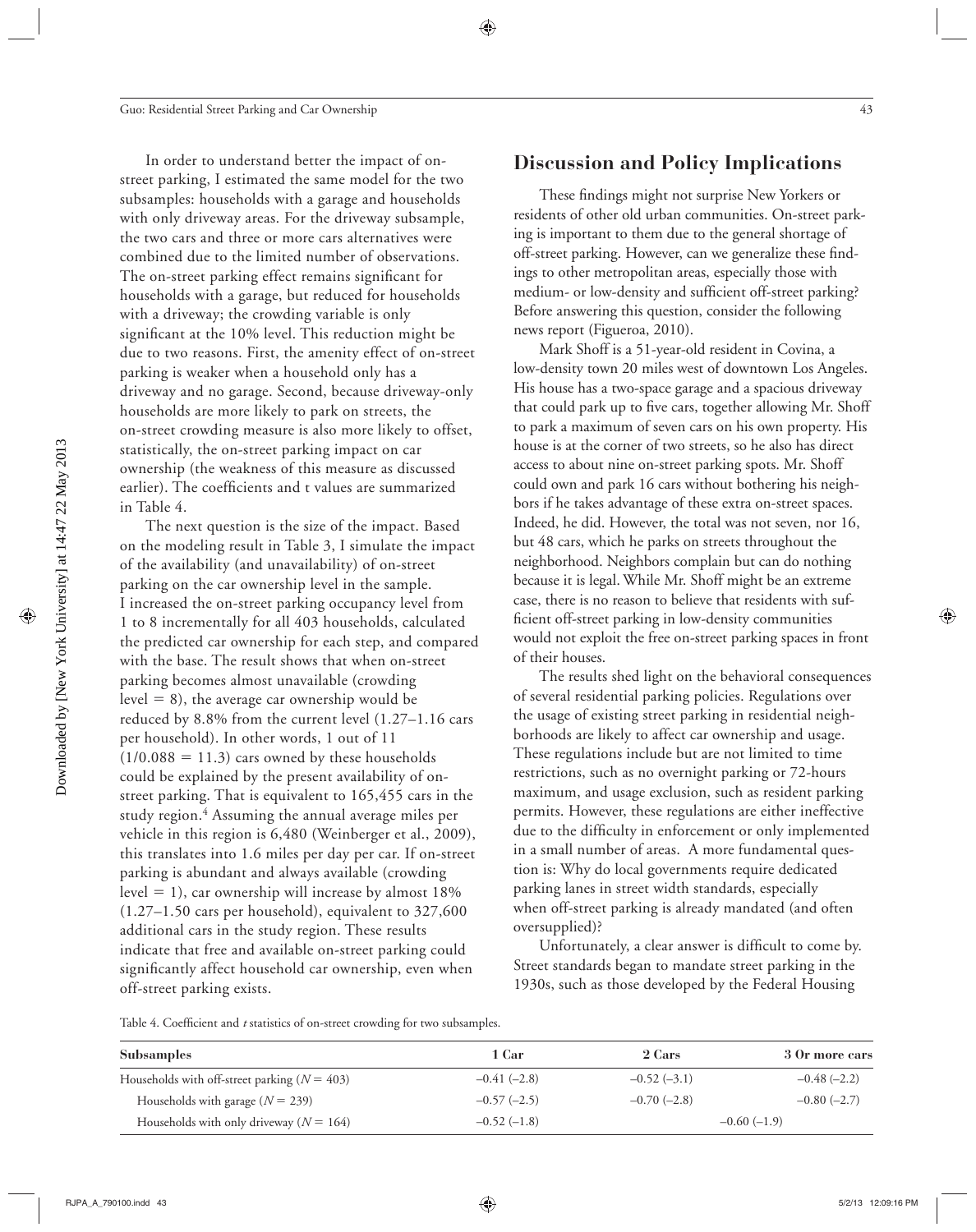Administration (FHA, 1936). The minimum pavement width was set to 24 feet, sufficient for one parking lane. The width increased to 32 and 34 feet in the 1960s, such as the "Recommended Practice for Subdivision Streets" published by the ITE (1967), which essentially mandated parking on both sides of residential streets. However, in all documents, the rationale of mandating street parking is not well documented and explained. The policy seems to exist more in the illustration of section design than in texts.

The author interviewed public works officials from 15 cities, inquiring about their reasons for providing on-street parking when off-street parking is already required.5 Respondents mentioned visitors and service vehicles seven times and extra spaces for residents four times, but six cities did not answer this question in their responses. At first glance, there appears to be little consensus on exactly why on-street parking is provided.

One possibility is that on-street parking is requested by developers or residents. Actually, developers have opposed the minimum street standard since its inception. For example, the Urban Land Institute (ULI), sponsored by the National Association of Real Estate, has advocated lower street standards to cut construction costs and to lessen the burden on developers. ULI's (1947) recommendation has included maximum, instead of minimum, street widths since 1947. In a survey for residential developers by Ben-Joseph (2003), street width requirement was voted as the single most excessive government regulation during the development process (75%). Without governmental minimum street standards, developers are unlikely to provide on-street parking at the current level.

For example, narrow streets without on-street parking is the case in many private communities where homeowner associations own and maintain the streets. In Baldwin Park, a private subdivision in Orlando (FL), streets are only 20–22 feet wide without dedicated parking lanes. Designated parking areas are provided along major roads surrounding the subdivision (C. Bolena, personal communication, October 13, 2010). Village Home, a subdivision in Davis (CA), eliminated on-street parking completely in their street design. The space saved can be used for wider sidewalks, new bike lanes, expanded open space, or new playgrounds. Only 13% of developed land is devoted to streets compared to the typical 40%– 50%. Open space and parks account for 40% of the land area, and a natural drainage system, with creek beds, swales, and ponds is sufficient to absorb storm water due to the small impervious area in the subdivision (Village Home, 2009).

Although they may not articulate reasons for doing so, local governments might be aware that they force developers to create excessive on-street parking. According to a survey of 75 cities in 1995 (Ben-Joseph, 1995), about 84% of local governments allow for different street standards in private developments. In Las Vegas, for example, the local government offers developers two options: They can build public streets or private streets in the development. In the former case, streets must be at least 33 feet wide, while in the latter case, 24 feet is sufficient (R. Fultz, personal communication, December 7, 2010). It is unclear why public streets need on-street parking, but private streets do not.<sup>6</sup>

Many residents would be unlikely to pay for on-street parking if they knew its true cost. Some residents may view on-street parking as a free service, akin to welfare, provided by the government. However, no public space is free. When a developer directly provides on-street parking, the cost is included in the housing prices. When a local government provides such parking, property taxes pay the (construction) costs. In either case, residents eventually bear the burden. According to Litman (2007), one on-street parking space in a suburban setting costs \$3,800 to construct and \$300 annually to maintain. Therefore, an average single-family household with four on-street parking spaces would pay \$15,200 (\$3800 × 4) for capital costs and \$1,200  $(\$300 \times 4)$  annually for operational costs for those spaces. Note the national median annual property tax is only \$1,850, and residents do not have ownership of on-street parking, it remains as public space, which everyone can use.

Therefore, the on-street parking mandate in minimum street standards is likely to force the market to create excessive on-street parking and distorts residents' consumption by bundling the true cost of on-street parking with housing prices. The problems resemble those that arise from the minimum off-street parking requirement. As shown by this research, without free, oversupplied, onstreet parking, households in general are likely to buy fewer cars and drive fewer vehicle miles. Without the minimum on-street parking requirement, residential developments are likely to be more compact and housing more affordable. The policy recommendation thus is to abolish the minimum on-street parking requirement for new residential developments (or when retrofitting existing streets) and let the market decide whether and how on-street parking should be provided to residents. Because the U.S. population will grow by another 100 million by 2060 (U.S. Census Bureau, 2012), and between 70% and 90% of this growth will occur in greenfield developments (Heid, 2004), this policy change could potentially affect the fate of millions of cars and have a tremendous impact on our built environment and sustainable future.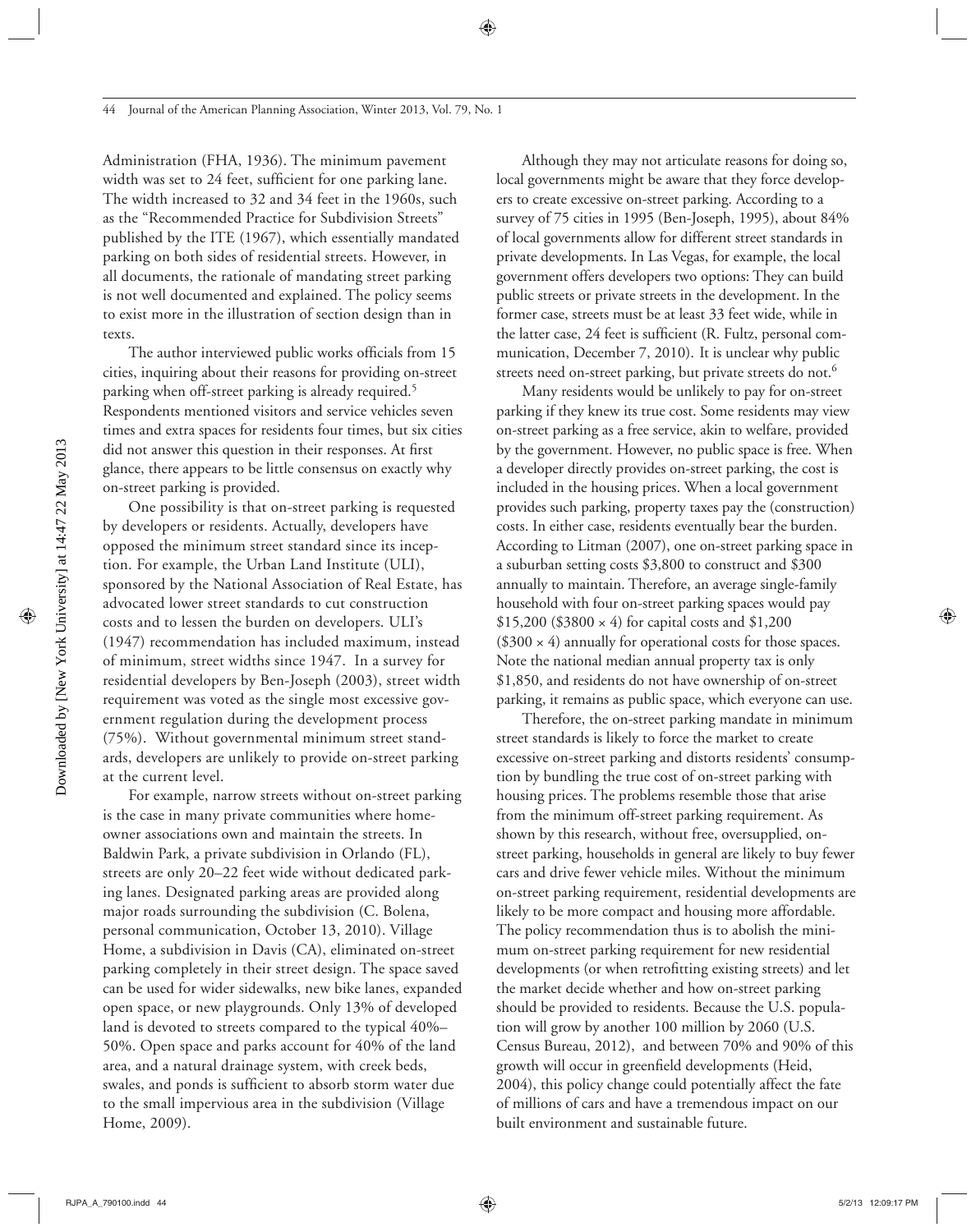## **Conclusion**

This research investigates an important, but often overlooked, parking problem: the minimum on-street parking requirement that is linked to the minimum streetwidth standards. This requirement oversupplies the free on-street parking that is prevalent in many communities in the United States. Based on 403 households randomly selected from the New York City region, this research demonstrates that free and available on-street parking encourages private car ownership, despite the fact that these households already have off-street parking. One out of 11 cars in the study region can be explained by the availability of on-street parking. This indicates the significant behavioral consequences of providing free and abundant on-street parking in residential neighborhoods.

The followup policy discussion shows that it is unclear, to both decision makers and scholars, why on-street parking is required and what the benefits are of such parking, especially given the tremendous resources spent on it. Developers have fought to lower this minimum requirement and residents are unlikely to write the check if they know the true costs of on-street parking. Local governments seem to be aware of the need for change, but have been unresponsive. The policy recommendation is to abolish the minimum on-street parking requirement and let the market decide whether and how to provide it in residential developments. Without addressing this on-street parking problem, discussion of an efficient, effective, and equitable parking policy would be incomplete.

#### **Acknowledgments**

This research was supported by grants from the University Transportation Research Center (Region 2) and the Wagner School of Public Service at NYU. I would also like to thank Simon McDonnell, Nicolas Klein, David King, Michael Manville, and Amy Faust for their helpful comments; Jorge Argote from New York Metropolitan Transportation Council (NYMTC) for providing the household travel survey data; Oguz Karokodlar and Shujie Jiang for the (very time-consuming) visual check of parking types in Google and Bing; and Melissa Reese for processing the land use variables in GIS. Special thank is to Ellie Y. Guo for her insight on policy implications.

#### **Notes**

**1.** Garages are very standardized in size and have not changed over time. Based on Residential Energy Consumption Surveys conducted by the Energy Information Administration, it is known that a one-car garage averages 250 square feet in size, a two-car garage is 400 square feet, and a three-car garage is 600 square feet in size. The average garage size is 525 square feet, or 2.6 spaces (http://www.eia.doe.gov/emeu/recs/sqft-measure.html). **2.** According to the U.S Census Bureau (2011), the average lot size in metropolitan areas is 15,706 square feet (0.36 acre). This is the average value for new homes sold from 1976 to 2008, assuming an average

frontage and depth ratio of 2:3, and that the average length of an on-street parking space is 20 feet. Curb cuts could be either included or excluded (http://www.census.gov/const/C25Ann/medavgsoldlotsize\_cust.xls) **3.** Such a rule is commonly accepted in Chicago as described by Mayor Daley's words: "I tell people, if someone spends all that time digging their car out, do not drive in that spot. This is Chicago. Fair warning." Violators could be warned by stickers placed over the windshields, or punished by flat tires, dents on the fenders and doors, smashed side mirrors and windows, or even force (Epstein, 2002, p. S529).

**4.** Assuming the study region has 6.9 million people (6.3 million from the three New York City boroughs and 0.6 million from the New Jersey cities), there are 2.76 million households (average household size 2.5), among which 52% (403/770, 1.44 million) has off-street parking. They own  $1.44 \times 1.27 = 1.82$  million cars.

**5.** The 15 cities are: Birmingham (AL), Phoenix (AZ), Tucson (AZ), Mesa (AZ), Berkeley (CA), Los Angeles (CA), San Jose (CA), Washington (DC), Atlanta (GA), Greensboro (NC), Las Vegas (NV), Cleveland (OH), Cincinnati (OH), Minneapolis (MN), and Houston (TX). The exact question asked was: "For the single-family housing neighborhoods developed over the past 20 years in your city, do you still provide on-street parking even when households have sufficient or even oversupplied off-street parking due to the minimum parking requirement? If Yes, could you explain why since residents already have enough parking on their own property (garage + driveway)?" **6.** One explanation is liability. Cities are concerned with liability when they deviate from street standards in the ITE handbook, but such a concern does not exist for private developments. However, homeowner associations are more vulnerable than local governments when faced with liability litigations. If the liability concern is real, private streets should be wider instead of narrower than public streets.

#### **References**

**Arnott, R.,** & Rowse, J. (1999). Modeling parking. *Journal of Urban Economics, 45*(1), 97–124.

**Balcombe, R. J**.**,** & York, I.O. (1993). *The future of residential parking*. Berkshire, UK: Transport Research Laboratory.

**Ben-Akiva, M. E.,** & Lerman, S. R. (1985). *Discrete choice analysis: Theory and application to travel demand*. Cambridge, MA: MIT Press. Ben-Joseph, E. (1995). *Residential street standards & neighborhood traffic control: A survey of cities' practices and public officials' attitudes* (Working Paper). Institute of Urban and Regional Planning, University of California, Berkeley. Retrieved from http://web.mit.edu/ebj/www/ Official%20final.pdf

**Ben-Joseph, E.** (2003). *Subdivision regulations: Practices & attitudes a*  survey of public officials and developers in the nation's fastest growing single *family housing markets* (Working Paper No. WP03EB1). Lincoln Institute of Land Policy, Cambridge, MA.

**Bhat, C.,** & Pulugurta, V. (1998). A comparison of two alternative behavioral choice mechanisms for household auto ownership decisions. *Transportation Research Part B: Methodological, 32*(1), 61–75.

**Boarnet, M. G.,** & Sarmiento, S. (1998). Can land-use policy really affect travel behaviour? A study of the link between non-work travel and land-use characteristics. *Urban Studies*, *35*(7), 1155–1169.

Brown, M. (2007). *Shifting landscapes of mobility: Reconfiguring space in the Mission District for automobiles* (Master's thesis). San Francisco State University. Retrieved from http://marybrown.files.wordpress. com/2008/01/introduction\_toc.pdf

**Cervero, R.,** Adkins, A., & Sullivan, C. (2010). Are suburban TODs over-parked? *Journal of Public Transportation*, *13*(2), 47–70.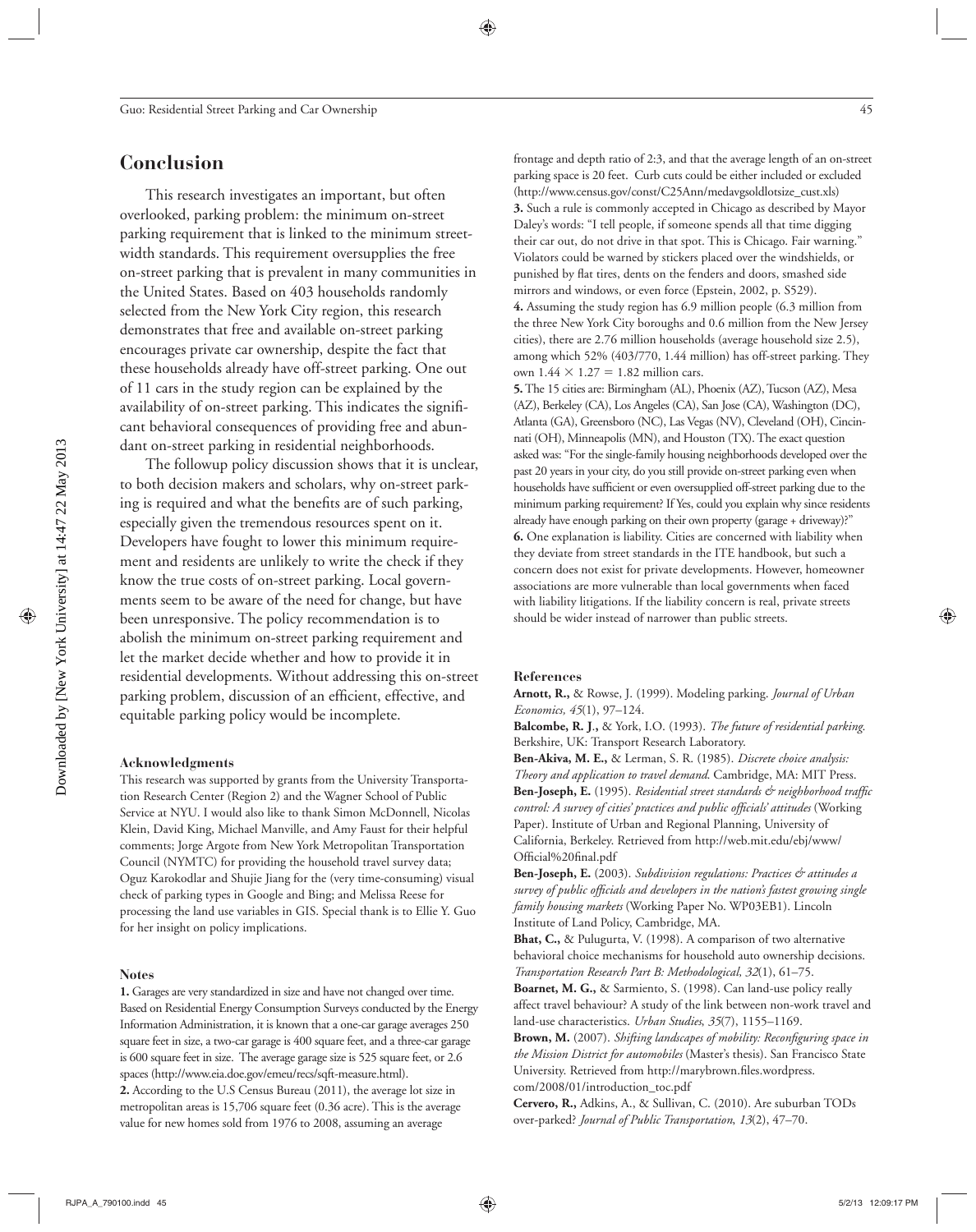**Chu, Y. L.** (2002). Automobile ownership analysis using ordered probit models. *Transportation Research Record*, *1805*, 60–67.

**Clarke, P.,** Ailshire, J., Melendez, R., Bader, M., & Morenoff, J. (2010). Using Google Earth to conduct a neighborhood audit: Reliability of a virtual audit instrument. *Health & Place*, *16*(6), 1224–1229.

**Coevering, P. V. D.,** & Snellen, D. (2008, October). *The future of residential parking in the Netherlands: The impact of increasing car ownership on the character of residential areas*. Paper Presented at the European Transport Conference. Retrieved from http://www.Etcproceedings.Org/Paper/ Download/3505

**Curtis, A.,** Duval-Diop D., & Novak, J. (2010). Identifying spatial patterns of recovery and abandoment in the post-Katrina Holy Cross neighborhood of New Orleans. *Cartography and Geographic Information Science*, *37*(1), 45–56. **Davis, A. Y.,** Pijanowski, B. C., Robinson, K., & Engel, B. (2010). The environmental and economic costs of sprawling parking lots in the United States. *Land Use Policy*, *27*(2), 255–261.

**Department for Transport, UK.** (2007). *Manual for streets*. Slough, UK: Thomas Telford.

**Epstein, R. A.** (2002). The allocation of the commons: Parking on public roads. *Journal of Legal Studies*, *31*(Suppl. 2), S515–S544. **Ewing, R.,** Stevens, T., & Brown, S. (2007). Skinny streets and fire trucks. *Urban Land*, *66*(8), 121–123.

**Federal Housing Administration.** (1936). *Planning neighborhoods for small houses*. Technical Bulletin, No. 5. Washington, DC: Federal Housing Administration.

**Figueroa, J.** (2010, October 31). Neighborhood in unincorporated Covina frustrated by resident's 48-car collection. *San Gabriel Valley Tribune*. Retrieved from http://www.sgvtribune.com/news/ci\_16484631 **Forsyth, A.** (2007). *Environment and physical activity: GIS protocols*  (Version 6.6, Section 6.6). Minneapolis, MN: Design Center. Retrieved from http://designforhealth.net/resources/other/gis-protocols/ **Giuliano, G.,** & Dargay, J. (2006). Car ownership, travel and land use: a comparison of the US and Great Britain. *Transportation Research Part* 

*A*, *40*(2), 106–124. **Guo, J.** (2004). *Addressing spatial complexities in residential location* 

*choice models* (Doctoral dissertation). Retrieved from http://repositories. lib.utexas.edu/handle/2152/1320

**Handy, S.,** Cao, X., & Mokhtarian, P. L. (2006). Self-selection in the relationship between the built environment and walking. *Journal of American Planning Association*, *72*(1), 55–74.

Heid, J. (2004). *Greenfield development without sprawl: The role of planned communities*. Washington, DC: Urban Land Institute.

Hess, D. B., & Ong, P. (2002). Traditional neighborhoods and automobile ownership. *Transportation Research Record*, *1805*, 35–44.

**Institute of Transportation Engineers.** (1967). *Recommended practice for subdivision streets*. Washington, DC: ITE Press.

**Institute of Transportation Engineers.** (2010). *Parking generation* (4th ed.). Washington, DC: ITE Press.

**Jenks, M.,** & Noble, J. (1996). *Parking: Demand and provision in private sector housing development*. Oxford, UK: Oxford Brookes University School of Architecture.

**Jia, W.,** & Wachs, M. (1999). Parking requirements and housing affordability: Case study of San Francisco. *Transportation Research Record*, *1685*, 156–160.

**Larcker, D. F.,** & Rusticus, T. O. (2005). *On the use of instrumental variables in accounting research* (Wharton School Working Paper). Retrieved from http://fisher.osu.edu/~schroeder\_9/AMIS900/ Larcker2004.pdf

**Litman, T.** (2004). *Parking requirement impacts on housing affordability*. Retrieved from http://vtpi.org/park-hou.pdf

**Litman, T.** (2007). *Parking cost, pricing and revenue calculator*. Retrieved from http://www.vtpi.org/parking.xls

**McDonnell, S.,** Madar, J., & Been, V. (2011). Minimum parking requirements and housing affordability in New York City. *Housing Policy Debate*, *21*(1), 45–68.

Monkkonen, P. (2008). Using online satellite imagery as a research tool: Mapping changing patterns of urbanization in Mexico. *Journal of Planning Education and Research*, *28*(2), 225–236.

**Mukhija, V.,** & Shoup, D. (2006). Quantity versus quality in off-street parking requirements. *Journal of the American Planning Association*, *72*(3), 296–308.

**Neighborhood Streets Project Stakeholders.** (2001). *Neighborhood street design guidelines: An Oregon guide for reducing street widths*. Retrieved from http://www.oregon.gov/LCD/docs/publications/neighstreet.pdf

**Neumark, D.,** & Wascher, W. (2006). *Minimum wages and employment: a review of evidence from the new minimum wage research* (NBER Working Paper 12663). Retrieved from http://www.nber.org/papers/ w12663

**New York Metropolitan Transportation Council.** (1998). *The 1997⁄1998 regional travel household interview survey (RT–HIS)*. New York, NY: Author.

**Olmsted, F. L.** (1910). *The basic principles of city planning, address before the Second National Conference on City Planning*. Retrieved from http:// www.library.cornell.edu/Reps/DOCS/olmst\_16.htm

**Potoglou, D.,** & Kanaroglou, P. S. (2008). Modeling car ownership in urban areas: a case study of Hamilton. *Canada Journal of Transport Geography*, *16*(1), 42–54.

**Rundle, A. G.,** Bader, M. D. M., Richards, C. A., Neckerman, K. M., & Teitler, J. O. (2011). Using Google Street View to audit neighborhood environments. *American Journal of Preventive Medicine*, *40*(1), 94–100.

**Ryan, J. M.,** & Han, G. (2001). Vehicle-ownership model using family structure and accessibility application to Honolulu, Hawaii. *Transportation Research Record*, *1767*, 1–10.

Salon, D. (2005). Neighborhoods, cars, and commuting in New York City: A discrete choice approach. *Transportation Research Part A*, *43*(2), 180–196.

**SFPark.** (2010). *SFMTA completes innovative citywide census of San Francisco parking*. Retrieved from http://sfpark.org/2010/04/05/parkingcensus/ **Shoup, D.** (2005). *The high cost of free parking*. Chicago, IL: Planners Press.

**Shoup, D.** (2006). Cruising for parking. *Transport Policy*, *13*(6), 479–486. **Southworth, M.,** & Ben-Joseph, E. (1995). Street standards and the shaping of suburbia. *Journal of the American Planning Association*, *61*(1), 65–81.

**Transport for London.** (1999). *The London parking supply study*. London, UK: Author.

**Urban Land Institute.** (1947). *The community builders handbook*. Washington, DC: Author.

**U.S. Census Bureau.** (2007). *Business pattern: Total number of paid employees*. Washington, DC: Author.

**U.S. Census Bureau.** (2010). *Decennial census: Total population*. Washington, DC: Author.

**U.S. Census Bureau.** (2011). *Characteristics of new single-family houses sold: Median and average lot size*. Retrieved from http://www.

census.gov/const/C25Ann/medavgsoldlotsize-cust.xls

**U.S. Census Bureau.** (2012). *2012 National population projections*. Retrieved from http://www.census.gov/population/projections/data/ national/2012.html

**Verhoef, E.,** Nijkamp, P., & Rietveld, P. (1995). The economics of regulatory parking policies: The (IM)possibilities of parking policies in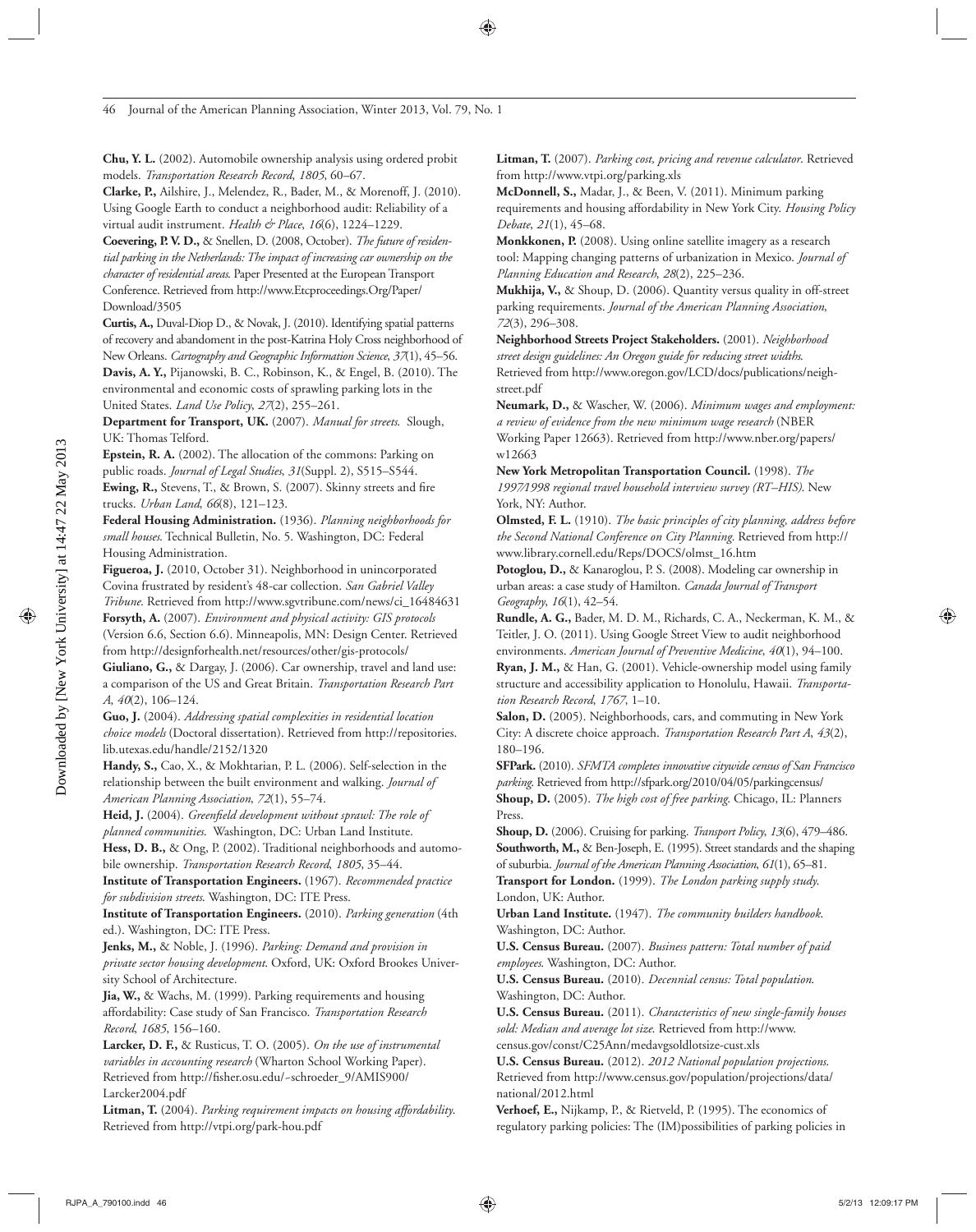traffic regulation. *Transportation Research Part A: Policy and Practice*, *29*(2), 141–156.

**Village Home.** (2009). *About Village Home*. Retrieved from http://www. villagehomesdavis.org/

Weinberger, R. (2012). Death by a thousand curb-cuts: How minimum parking requirements stimulate driving. *Transport Policy*, *20*, 93–102. **Weinberger, R.,** Seaman, M., & Johnson, C. (2009). Residential

off-street parking: Car ownership, VMT and carbon impacts (case study New York City). *Transportation Research Record*, *2118*, 24–30. **Willson, R. W.** (1995). Suburban parking requirements. *Journal of the American Planning Association*, *61*(1), 29–42. **Zabel, J.,** & Dalton, M. (2011). The impact of minimum lot size regulations on house prices in Eastern Massachusetts. *Regional Science* 

*and Urban Economics*, *41*(6), 571–583.

# **Appendix: Tests of the Endogeneity Between Parking Supply and Car Ownership**

I follow a similar approach used by Boarnet and Sarmiento (1998) to test the endogeneity between parking supply and car ownership. Five instrumental variables (IV) were developed:

- 1) single-family detached housing (yes/no, base  $=$  apartment),
- 2) single-family attached housing (yes/no, base  $=$  apartment),
- 3) average age of building stock in the census block group,
- 4) the percentage of Black population in the census block group,
- 5) the percentage of Hispanic population in the census block group.

The following endogenous variables are tested:

- 1) off-street parking supply (single endogenous variable),
- 2) on-street parking crowding (single endogenous variable),

3) off-street parking and on-street parking availability (two endogenous variables).

Variable 1 assumes that only off-street parking is factored into residential location decisions; variable 2 assumes they only on-street parking is taken into account; while variable 3 assumes that both on-street and off-street parking are factored into the residential location decision.

The Sargan over-identification test was first conducted to check whether the selected instrumental variables are valid. Then, the Hausman endogeneity test tests whether the endogeneity actually exists (Larcker & Rusticus, 2005). The higher the p value for the Sargan test, the more likely the instrumental variables are valid. The higher the p value for the Hausman test, the more likely that endogeneity does not exist. Results (Tables A-1 and A-2) suggest the selected instrumental variables are valid in all three models, but the endogeneity appears to be either weak or not exist probably due to the relatively homogenous sample used for this research.

| Table A-1. Instrumental variable models. |  |  |
|------------------------------------------|--|--|
|------------------------------------------|--|--|

|                                          |                                   |        | Two-stage least square (2SLS)<br>$Endogenous variables =$ |        |                                  |        |                             |        |  |
|------------------------------------------|-----------------------------------|--------|-----------------------------------------------------------|--------|----------------------------------|--------|-----------------------------|--------|--|
|                                          | Ordinary<br>least square<br>(OLS) |        | No. of<br>off-street<br>parking                           |        | On-street<br>parking<br>crowding |        | Off-Street<br>and on-Street |        |  |
| Independent variables                    | beta                              | t      | <b>beta</b>                                               | t      | beta                             | t      | beta                        | t      |  |
| <b>Parking supply</b>                    |                                   |        |                                                           |        |                                  |        |                             |        |  |
| Off-street parking supply                | 0.07                              | 2.5    |                                                           |        | 0.07                             | 2.2    |                             |        |  |
| On-street crowding (1-8 scale)           | $-0.06$                           | $-2.9$ | $-0.05$                                                   | $-2.1$ |                                  |        |                             |        |  |
| Predicted off-street parking supply      |                                   |        | 0.25                                                      | 2.2    |                                  |        | 0.24                        | 1.9    |  |
| Predicted on-street crowding (1-8 scale) |                                   |        |                                                           |        | $-0.13$                          | $-1.7$ | $-0.08$                     | $-0.8$ |  |
| <b>Number of observations</b>            | $N = 403$                         |        | $N = 403$                                                 |        | $N = 403$                        |        | $N = 403$                   |        |  |
| $\mathbb{R}^2$                           | 0.4982                            |        | 0.4533                                                    |        | 0.4958                           |        | 0.4585                      |        |  |
| Sargan overidentification test (prob.)   |                                   |        | $0.1918$ (df = 4)                                         |        | $0.0808$ (df = 4)                |        | $0.1085$ ( <i>df</i> = 3)   |        |  |
| Hausman endogeneity test (prob.)         |                                   |        | 0.1029                                                    |        |                                  | 0.3775 |                             | 0.2522 |  |

Notes: Dependent variable  $=$  number of cars in a household.